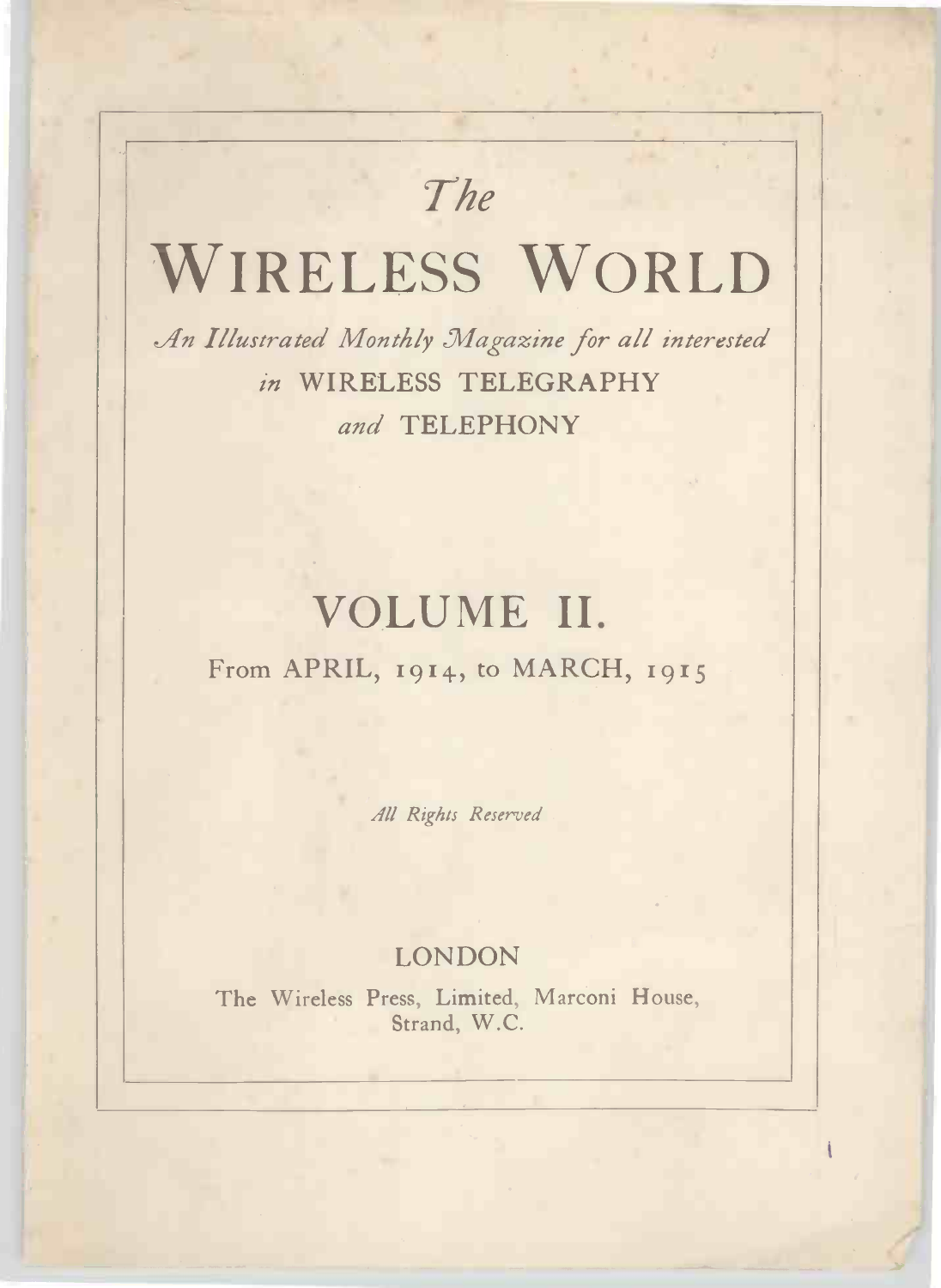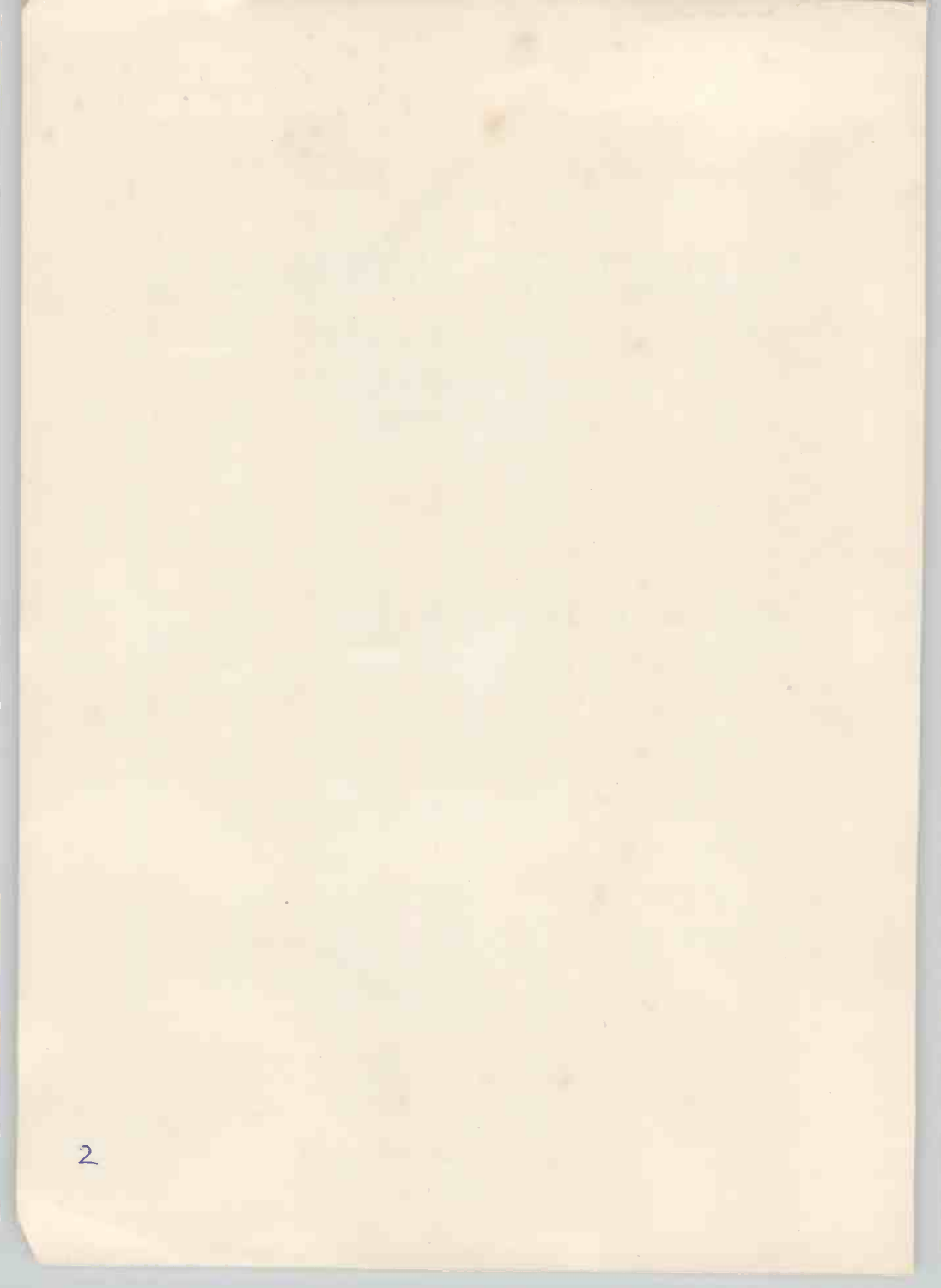# INDEX-VOLUME II.

# April, 1914, to March, 1915

PAGE

| ABSTRACTS of Important Original Articles                             |                 | Battlefic                  |
|----------------------------------------------------------------------|-----------------|----------------------------|
| 158, 295, 425                                                        |                 | Bay, H                     |
| Accounts, Statement of, Marconi Company                              | 336             | Bell of                    |
| Achievement, Forecast of Wireless                                    | 79              | Belmar                     |
|                                                                      | 130             | Blind,                     |
| - Marconi v. Helsby, Judgment in                                     | 392             | Boats,                     |
| Additions to Operating Staff                                         | 66              | <b>Booksh</b>              |
|                                                                      |                 | Branly,                    |
| Administrative Notes  59, 93, 172,<br>444, 533, 565, 663,            | 725             | "Brital                    |
| Aërial, Experiences with a Kite                                      | 405             | Brunsw                     |
| Aërials, The Insulation of                                           | 328             | Buildin                    |
| - and their Radiation Waveforms  28,                                 |                 | Bureau.                    |
| 86, 148, 292, 363, 419, 422, 494, 559, 563,                          |                 |                            |
| 629, 631, 699, 702,                                                  | 760             | CANADI.                    |
|                                                                      | 56              | Capacit                    |
|                                                                      | 23I             |                            |
| Alleged Infringement Marconi Patents                                 | 323             | Carbori                    |
| Amateur Handyman  44, 104, 190,                                      |                 | Chain,                     |
| 315, 407, 463, 528, 594, 660, 732, 797                               |                 | $\rightharpoonup$ P        |
|                                                                      |                 | $-$ W                      |
| - Wireless Stations, Directory of  53, 97                            |                 | Chambe                     |
| Amateurs' Experiences  42, 102, 255                                  |                 | Charac                     |
| Amateurs in the Antipodes                                            | 768             | Chinese                    |
| — Practical Hints for $188, 314, 404$ ,                              |                 | the                        |
| 459, 523, 592, 656, 727,                                             | 755             | Choice                     |
|                                                                      | 433             | Cingale                    |
| America, Marconi Patents for                                         | 674             | Club, 1                    |
| American Marconi Company                                             | 120             | $-\mathbf{M}$              |
| Among the Operators  40, 101, 168,                                   |                 | Coast,                     |
| 269, 311, 469, 539, 604, 645,                                        | 707             | Code,                      |
| - the Wireless Societies  46, 106, 196,                              |                 | $_{\rm College}$           |
| 258, 316, 408, 465, 530, 597, 661, 724,<br>Anniversary, A "Wireless" | 702             | " Colur                    |
|                                                                      | 280             | Comic                      |
| Announcement, An                                                     | 492             | Comma                      |
| Annual Meeting, Marconi Company                                      | 394             | Comme                      |
| Another Information Bureau                                           | 246             | Comme<br>— М               |
| Answers, Questions and  49, 112, 192,                                |                 | Comme                      |
| 259, 319, 409, 474, 537, 602, 671, 742,                              | 800             | $\overline{\phantom{a}}$ T |
| Antennæ, On the Capacity of Radiotele-                               | 41              | Commu                      |
|                                                                      | 680             | Inter                      |
| Antipodes, Amateurs in the                                           | 768             | Commu                      |
|                                                                      | 402             | Compai                     |
| Apparatus, Light Portable Wireless<br>—— New Short Distance          | 589             | $\overline{\phantom{a}}$ M |
| Appeal, Wireless, for the Blind  110,                                | 157             |                            |
|                                                                      | 618             | $\frac{M}{M}$              |
| Art Exhibition, Proposed                                             | 138             |                            |
| Articles, Abstracts of Important Original                            |                 | $- N$                      |
| 158, 295,                                                            | 425             | Compu                      |
| Aspect of Wireless Telegraphy, The Im-                               |                 | Conder                     |
|                                                                      | 28 <sub>0</sub> | $-$ v                      |
|                                                                      | 138             | Conder                     |
|                                                                      | 453             | Conditi                    |
|                                                                      | 374             | Stren                      |
| Automatic High-speed Transmission                                    | 741             | Constru                    |
| Awards, Marconi Examination                                          | 268             | Contine                    |
|                                                                      |                 | Contin                     |
| BANISH Isolation, A Scheme to  493                                   |                 | tion.                      |
|                                                                      |                 |                            |

| <b>AGE</b>      |                                                                              | PAGE            |  |
|-----------------|------------------------------------------------------------------------------|-----------------|--|
|                 | Battlefield Surgery                                                          | 772             |  |
| 425             |                                                                              | 153             |  |
| 336             |                                                                              | 428             |  |
| 79              | Belmar, New Brunswick                                                        | 414             |  |
| 130             | Blind, Wireless Appeal for the  110, 157                                     |                 |  |
| 392             | Boats, Wireless for Ships'                                                   | <b>186</b>      |  |
| 66              |                                                                              | 268             |  |
|                 |                                                                              | 679             |  |
| 725             | "Britannia Rules the Waves"                                                  | <b>AII</b>      |  |
| 405             | Brunswick, New, Belmar                                                       | 414             |  |
| 328             |                                                                              | I32             |  |
|                 | Bureau, Another Information                                                  | 246             |  |
|                 | CANADIAN Wireless Chain                                                      |                 |  |
| 760             | Capacity of Radiotelegraphic Antennæ                                         | 30I             |  |
| 56              | 546, 612,                                                                    | 680             |  |
| 23I             |                                                                              |                 |  |
| 323             | Chain, Imperial Wireless                                                     | 434<br>60       |  |
| 797             | - Pacific Wireless                                                           | 502             |  |
| 461             |                                                                              | 30I             |  |
| 97              | Chamberlain, Mr. Eugène Tyler                                                | 2II             |  |
| 255             | Characteristic Curves of Detectors  90,                                      | 152             |  |
| 768             | Chinese Government, Marconi Company and                                      |                 |  |
|                 | the.                                                                         | 300             |  |
| 755             |                                                                              | 240             |  |
| 433             |                                                                              | 300.            |  |
| 674             |                                                                              | 138             |  |
| 129             |                                                                              | 676             |  |
|                 | Coast, Sealing Disaster off Newfoundland<br>Code, Telegraphic, in the Making | 116             |  |
| 707             |                                                                              | 47 <sup>1</sup> |  |
|                 |                                                                              | 410             |  |
| 702             | "Columbian" Enquiry                                                          | 390             |  |
| 280             |                                                                              | 574             |  |
| 492             | Commander C. P. Ryan, R.N.                                                   | 142             |  |
| 394             | Commemorating a Deed of Courage                                              | 169             |  |
| 246             |                                                                              | -8              |  |
|                 | Marconi, The King honours                                                    | 371             |  |
| 800             |                                                                              | 120             |  |
| 41              | Communication Co., Ltd., The Marconi                                         | 477             |  |
| 680             | International Marine                                                         | 271             |  |
| 768             |                                                                              | 234             |  |
| 402             | Company, American Marconi                                                    | 120             |  |
| 589             |                                                                              | 300             |  |
| 157             | Marconi, and the Chinese Government<br>—— Marconi's Wireless Telegraph  336, | 394             |  |
| 618             |                                                                              | 270             |  |
| 138             |                                                                              | 607             |  |
|                 |                                                                              | 345             |  |
| 425             | Compulsory Wireless Telegraph                                                | 250             |  |
|                 | Condenser, How to Make a Variable                                            | 460             |  |
| 28 <sub>Q</sub> | - Variable, with a Square Law                                                | 20              |  |
| 138             | Condensers, Transmitting<br>Conditions affecting the Variations in           | 599             |  |
| 453             |                                                                              |                 |  |
| 374             | Strength of Wireless Signals                                                 | 748             |  |
| 74I             | Constructing a Loose Coupler                                                 | 463             |  |
| 268             | Continent to Continent, From                                                 | 687             |  |
|                 | Continuous Electric Oscillations, Produc-                                    |                 |  |
| 493             |                                                                              | 72              |  |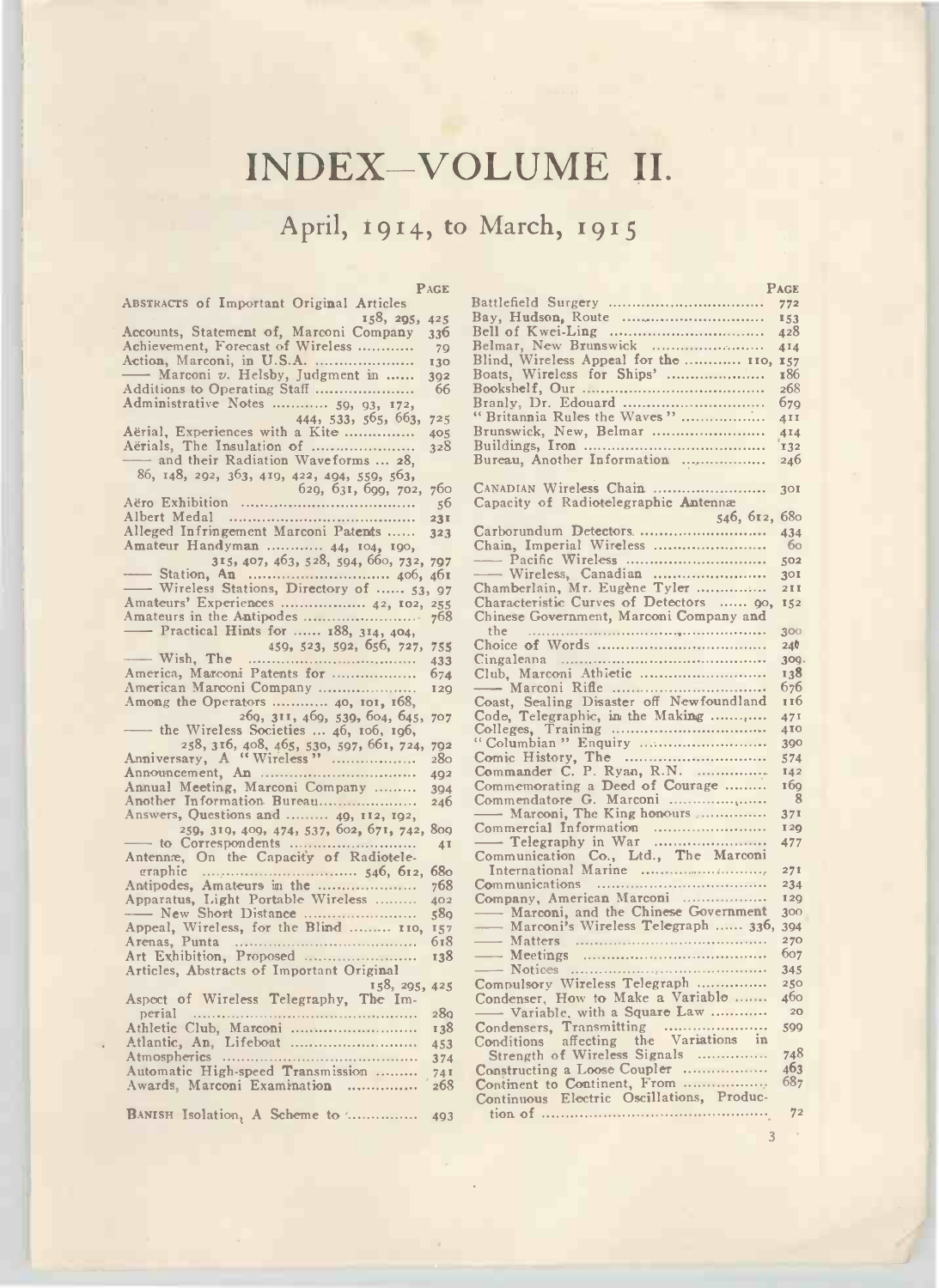|                                                | LAGE             |                                             | PAGE            |
|------------------------------------------------|------------------|---------------------------------------------|-----------------|
|                                                | 40               |                                             | 697             |
| Control, Distant, by Wireless                  | 142              | Foggy Weather, Navigation in                | 277             |
| Correspondence on Aërials and their Radia-     |                  | Forecast of Wireless Achievement            | 79              |
|                                                |                  |                                             |                 |
| tion Waveforms  422, 563, 631, 702             |                  | Form, New, of Telephone                     | 686             |
| Correspondents, Answers to                     | 4I               |                                             |                 |
| Coupler, Constructing Loose                    | 4 <sup>6</sup> 3 |                                             | I4I             |
|                                                | 232              |                                             |                 |
| Courage, Commemorating a Deed of  169          |                  |                                             |                 |
|                                                |                  |                                             | 782             |
|                                                | 574              | Godalming, Jack Phillips' Memorial at       | 169             |
|                                                | 8 <sub>o</sub>   | Government, Chinese, Marconi Company        |                 |
| Criticism and a Rejoinder  694                 |                  |                                             | 300             |
|                                                |                  |                                             |                 |
|                                                |                  | Guys, Wire, for Masts, Insulated Joints in  | 3 <sup>o</sup>  |
| Curves of Detectors, Characteristic  90, 152   |                  |                                             |                 |
|                                                |                  |                                             |                 |
|                                                | 138              | HANDYMAN, The Amateur  44, 104, 190,        |                 |
| Deed of Courage, Commemorating a               | 100              | 315, 407, 463, 528, 594, 660, 732, 797      |                 |
|                                                |                  |                                             | 703             |
|                                                | 4 <sup>6</sup> 3 | Helsby $v$ . Marconi Action, Judgment in    | 39 <sup>2</sup> |
|                                                |                  | Henniker-Heaton, Bart., Sir John            | 413             |
|                                                |                  |                                             |                 |
| - Magnetically Operated                        | 44               |                                             | 539             |
|                                                |                  | High-speed Transmission, Automatic          | 741             |
|                                                | 762              | Wireless Telegraphy                         | 139             |
|                                                |                  | Hints for Amateurs, Practical  188, 314,    |                 |
|                                                |                  |                                             |                 |
| Determination of Wave Length in Radio-         |                  | 404, 459, 523, 592, 657, 727, 755           |                 |
|                                                |                  |                                             | 247             |
|                                                |                  | — Wireless                                  | 504             |
|                                                |                  | Historic Site, Transatlantic Wireless Sta-  |                 |
| Digest of Wireless Literature  158, 228,       |                  |                                             | 24              |
| 205, 370, 425, 485, 552, 730, 794              |                  |                                             |                 |
|                                                |                  |                                             | 574             |
| Directors of Marconi Company, Report of 336    |                  | Hobhouse, Rt. Hon. Chas. Edward Henry       | 3               |
|                                                |                  |                                             | 470             |
| Directory of Amateur Wireless Stations  53, 97 |                  |                                             | 153             |
| Disaster, Sealing, off Newfoundland Coast 116  |                  |                                             |                 |
| Distance, New Short. Apparatus                 | 589              | House, Marconi, Notes  68, 208, 276         |                 |
| Distant Control by Wireless                    | 142              | How Public Wireless Telegrams are           |                 |
|                                                |                  |                                             | 587             |
|                                                |                  | How to Make a Variable Condenser            | 460             |
|                                                | 428              |                                             |                 |
| Eclipse of Sun, Effect on Propagation of       |                  |                                             |                 |
|                                                |                  |                                             | 227             |
| Electric Waves of Total                        | エク               | Imperial Aspect of Wireless Telegraphy      | 28 <sub>Q</sub> |
|                                                | 476              |                                             |                 |
| Effect on Propagation of Electric Waves        |                  |                                             | $60^{\circ}$    |
|                                                | I7               | Important Original Articles, Abstracts of   |                 |
|                                                |                  | 158, 295, 425                               |                 |
|                                                | 355              | Incoming Waves, Measurement of              | 687             |
|                                                | 320              | Information Bureau, Another                 | 246             |
|                                                | 7 <sup>T</sup>   | Information, Commercial                     |                 |
| Electric Oscillations, Production of           | 72               |                                             | <b>120</b>      |
| Electric Waves of Total Eclipse of Sun,        |                  | Infringements, Alleged, Marconi Patents     |                 |
| Effect on Propagation of                       | I7               | Inquiry, "Columbian"                        | $3^{2}3$        |
|                                                |                  |                                             | 390             |
|                                                |                  | Institute of Radio-Engineers                | 198             |
|                                                | 762              |                                             |                 |
| Empire, Outpost of                             | 8 <sub>I</sub>   | Instruction in Wireless Telegraphy  52,     |                 |
| "Empress of Ireland," Tragedy of               | 24I              | 118, 180, 262, 328, 492, 599, 666, 734, 801 |                 |
| Engagement, Falkland Islands Naval             | 766              |                                             | 403             |
|                                                |                  | Insulated Joints in Wire Guys for Masts     | 30              |
| Engineers' Notebook $32$ , $91$ , $161$ ,      |                  |                                             | 328             |
| 236, 208, 437, 500, 633, 705, 773              |                  |                                             |                 |
| -and Operators, Position of  133, 203, 340     |                  |                                             |                 |
|                                                |                  | International Marine Communication Co.,     |                 |
|                                                | 390              |                                             | 27I             |
|                                                |                  | International Research                      | 28 <sub>0</sub> |
| Erection of Portable Masts, Staying and  180   |                  |                                             | 132             |
|                                                | 635              |                                             |                 |
| Examination Awards, Marconi                    | 268              | Isolation, A Scheme to Banish               | 493             |
| $-$ in Wireless Telegraphy                     | 333              | Islands, Falkland, Naval Engagement         | 766             |
|                                                | <b>I24</b>       |                                             |                 |
|                                                |                  |                                             |                 |
|                                                | 56               | JACK Phillips' Memorial at Godalming        | 160             |
|                                                | 138              | Jamming                                     | I75             |
| Experiences, Amateurs'  42, 102, 255           |                  | Jiggers, Design of Transmitting             | 734             |
|                                                |                  | Jimmy Jones, Troubles of                    | 45              |
| Experimental Wireless Station  42, 102         |                  |                                             | 30              |
|                                                |                  | Joints, Insulated, in Wire Guys for Masts   |                 |
|                                                |                  | Judgment in Marconi v. Helsby Action        | 392             |
|                                                | 428              |                                             |                 |
|                                                |                  |                                             |                 |
| Falkland Islands Naval Engagement              | 766              |                                             | 714             |
|                                                |                  | King Honours Commendatore G. Marconi        | 37I             |
|                                                |                  | Kite Aërial, Experiences with a             | 405             |
|                                                |                  |                                             | 428             |
| 4                                              |                  |                                             |                 |

PAGE<br>697  $\frac{697}{0}$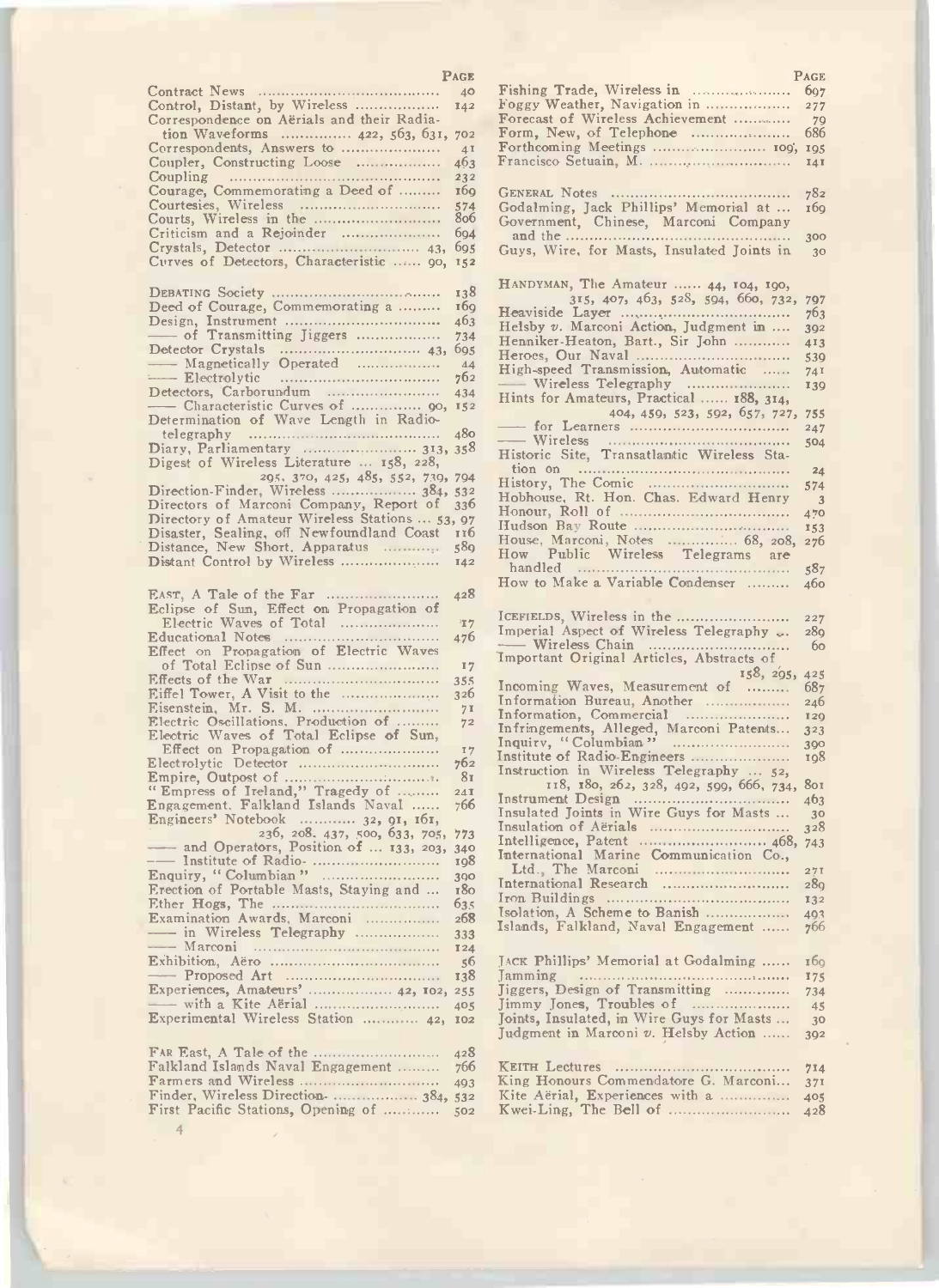| LACKAWANNA, Opening up of                                               | 54               | Naval Reserve, Royal, Wireless Telegraph    |                 |
|-------------------------------------------------------------------------|------------------|---------------------------------------------|-----------------|
|                                                                         | 459              |                                             | 340             |
|                                                                         |                  | ---- Wireless Operators in Time of War,     |                 |
| Law, Square, On a Variable Condenser with                               |                  |                                             | 382             |
|                                                                         | 20               | Navigation in Foggy Weather                 | 277             |
|                                                                         | 703              | New Brunswick, Belmar                       | 4I4             |
|                                                                         | 247              |                                             | 686             |
|                                                                         | 714              | - Jersey, U.S.A., New Receiving             |                 |
| Length, Wave, Determination of, in Radio-                               |                  |                                             | 4I4             |
|                                                                         | 480              |                                             | 30 <sup>T</sup> |
| Library Table, The  57, 127, 344,                                       |                  | - Methods for Production of Continuous      |                 |
| 544, 606, 670, 704, 771                                                 |                  | Electric Oscillations                       | 72              |
| Lifeboat, An Atlantic                                                   | 453              | - Receiving Stations in New Jersey,         |                 |
| Light Portable Wireless Apparatus                                       | 402              |                                             | 4I4             |
|                                                                         | 301              | -Scheme in Examinations, Outline of         | 333             |
| Literature, Wireless, Digest of  158, 228,                              |                  | Short Distance Apparatus                    | 589             |
| 295, 370, 425, 485, 552, 739, 794                                       |                  | ---- Wireless Station at Punta Arenas       | 021             |
| Lombardi, Dr. Luigi                                                     | 747              | $-$ Zealand, Notes from                     | 762             |
| Lonely Radio-Stations                                                   |                  | - Zealand, Wireless Telegraphy in           | 583             |
| Loose Coupler, Constructing a                                           | 775              | Newfoundland Coast Sealing Disaster         | 110             |
| Lord Mersey, Rt. Hon.                                                   | 4 <sup>6</sup> 3 | News, Contract  39, 125, 174, 248, 312, 669 |                 |
| Louisbourg-Transatlantic Wireless Station                               | 479              |                                             | 279             |
|                                                                         |                  | Notebook, The Engineer's  32, 91, 161,      |                 |
|                                                                         | 24               |                                             |                 |
| MAGNETICALLY-OPERATED Detector                                          |                  | 236, 298, 437, 500, 633, 705, 773           |                 |
|                                                                         | $+4$<br>284      | Notes, Administrative  59, 93, 172,         |                 |
| Making of a Telegraphic Code, The                                       |                  | 444, 533, 565, 663, 725                     |                 |
| Marconi Action in U.S.A.                                                | 47I              |                                             |                 |
|                                                                         | 130              | - from New Zealand                          | 762             |
|                                                                         | 138              |                                             | 782             |
|                                                                         | 129              |                                             |                 |
|                                                                         | 300              |                                             | 389             |
|                                                                         | 124              | - of the Month  34, 96, 164, 238, 304,      |                 |
| Examination Awards<br>House Notes<br>International Marine Communication |                  | 372, 446, 506, 578, 640, 713, 783           |                 |
|                                                                         |                  | - Overseas  126, 200, 362, 740              |                 |
|                                                                         |                  |                                             |                 |
|                                                                         | 27I              |                                             |                 |
|                                                                         | 67               |                                             | 354             |
|                                                                         | 323              |                                             | 345             |
|                                                                         | 074              |                                             | - 18            |
|                                                                         | 676              |                                             |                 |
| The King honours Commendatore G.<br>v. Helsby Action, Judgment in       | 37I              |                                             |                 |
|                                                                         | 392              |                                             |                 |
| Marconi's Wireless Telegraph Co., Ltd., 336, 394                        |                  |                                             | 240             |
| Marconigram—Poem                                                        | 84               |                                             | 199<br>600      |
| Marine Communication Co., Ltd., The Mar-                                |                  |                                             |                 |
|                                                                         | 271              |                                             | 456             |
|                                                                         | 389              | On-a Variable Condenser with a Square       |                 |
| — Wireless Telegraphy  36, 98, 166,                                     |                  |                                             | 20              |
| 244, 306, 439, 508, 580, 642, 715                                       |                  | Opening First Pacific Stations              | 502             |
| Market, Share  62, 130, 199, 270, 345                                   |                  | Opening up of Lackawanna                    | 54              |
| Masts, Insulated Joints in Wire Guys for                                | 3 <sup>o</sup>   | Operated Detector, Magnetically-            | 44              |
| -Staying and Erection of Portable                                       | 180              | Operating Staff, Additions to               | 66              |
|                                                                         | 270              | Operator, Rubáiyát of a Wireless            | 738             |
| Measurement of Incoming Waves                                           | 687              | - Wireless, Work of a Naval, in Time        |                 |
|                                                                         | 23I              |                                             | 382             |
| Meeting, Annual, Marconi Co.                                            | 394              | Operators, Among the  40, 101, 168,         |                 |
| Meetings, Company  607                                                  |                  | 269, 311, 469, 539, 604, 645, 707           |                 |
|                                                                         |                  | - Position of, and Engineers  63, 133,      |                 |
|                                                                         |                  | 203, 272,                                   | 349             |
| Memorial at Godalming, Jack Phillips'                                   | 169              | - Wireless Telegraph, in Royal Naval        |                 |
|                                                                         |                  |                                             | 346             |
| Methods for Production of Continuous                                    |                  | Orchestral Society, Marconi                 | 67              |
| Electric Oscillations                                                   | 72               | Original Articles, Abstracts of Important   |                 |
| Mersey, Rt. Hon. Lord                                                   | 479              | 158, 295, 425                               |                 |
| "Mid Snow and Ice" (Story)                                              | $\overline{4}$   | Orunto y Berte, His Excellency Don          |                 |
| Military Use of Wireless                                                | 554              |                                             | 357             |
| Month, Notes of the  34, 96, 164,                                       |                  | Oscillations, Production of Continuous      |                 |
| 238, 304, 372, 446, 506, 578, 640, 713, 783                             |                  |                                             | 72              |
|                                                                         | 138              |                                             | 268             |
|                                                                         |                  |                                             | 539             |
|                                                                         | 176              | Outline of New Scheme in Examinations       | 333             |
|                                                                         | 20I              |                                             | 81              |
| Naval Engagement, Falkland Islands                                      | 766              |                                             |                 |

 $P_{\text{ACF}}$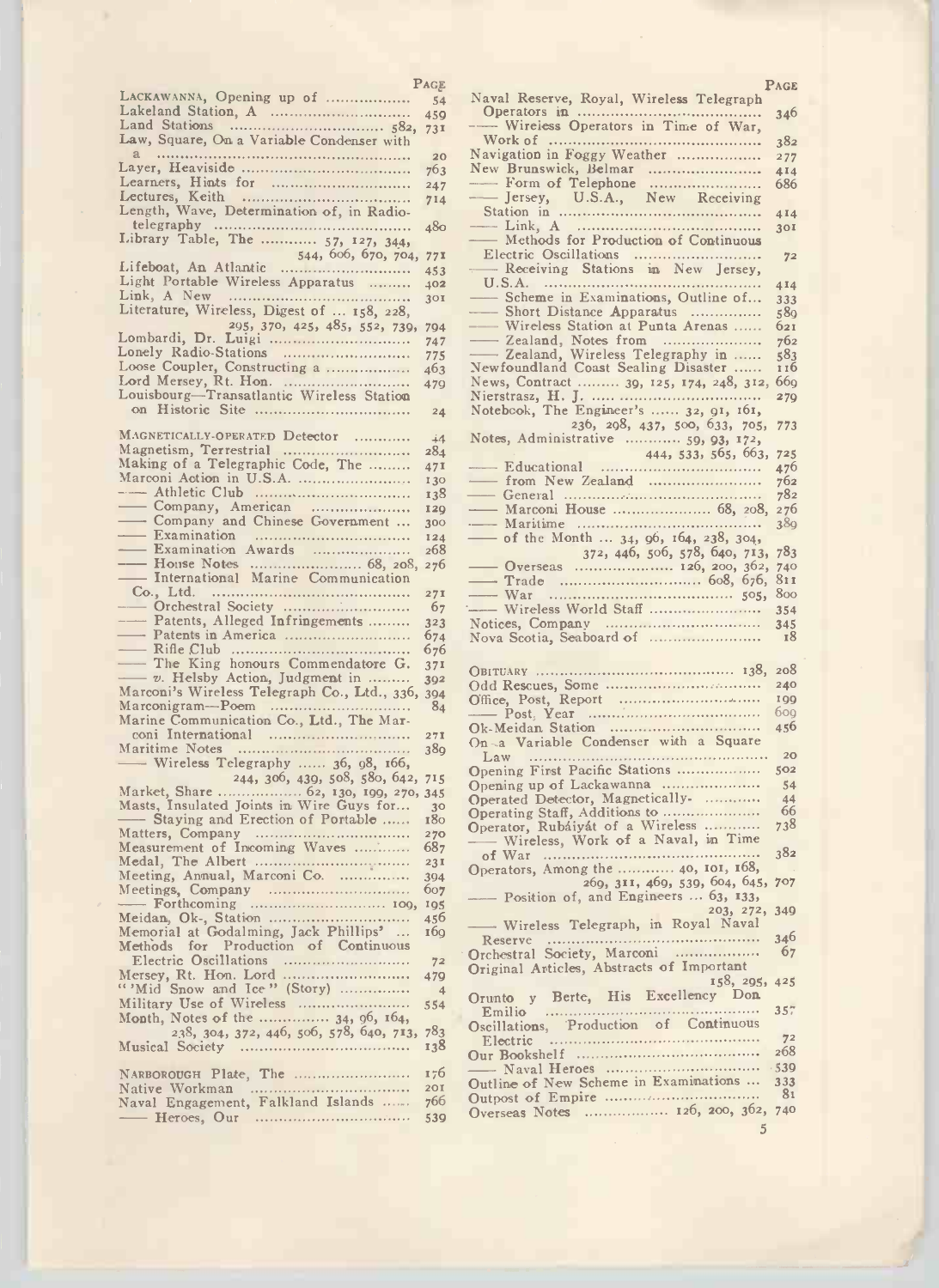|                                              | PAGE           |                     |
|----------------------------------------------|----------------|---------------------|
| PACIFIC Wireless Chain                       | 502            | Rescues, Sor        |
| Panama, Wireless in                          | 534            | Research, In        |
| Parliamentary Diary  313,                    | 358            | Reserve, Roy        |
|                                              | 743            | <b>Operators</b>    |
| Record, 61, 131, 199, 270, 345, 393, 468,    | 675            | Resignations        |
|                                              |                | Rifle Club,         |
| Patents for America, Marconi                 | 674            |                     |
| - Marconi, Action in U.S.A.                  | 130            | Rigging, Spa        |
| - Marconi, Alleged Infringements of          | 323            | Roll of Home        |
| - Wireless Telegraph                         | 392            | Romance of          |
|                                              | $\mathbb{I}$   | Route, Huds         |
| Peace and War, Wireless Direction-Finder     |                | $-$ Sea, to         |
|                                              | 532            | Royal Nava          |
|                                              | 132            | Operators           |
| Personal  138, 276, 354, 476, 542, 608, 676, | 744            | Rubáiyát of         |
| Personalities in the Wireless World  3, 71,  |                | Russia, Wire        |
| 141, 211, 279, 357, 413, 479, 545, 607, 679, | 747            |                     |
| Persuasions, Wireless                        |                |                     |
|                                              | 566            | SAFETY at Se        |
| Phillips', Jack, Memorial at Godalming       | <b>160</b>     | Sailing Ship        |
|                                              | 176            | Sane Remarl         |
|                                              | 84             | Scheme, Nev         |
| Poldhu Station Staff                         | 694            | — to Bani           |
| Portable Masts, Staying and Erection of      | 180            |                     |
| - Wireless Apparatus, Light                  | 402            | Seaboard of         |
| - Wireless Telegraph Stations                | 8 <sub>5</sub> | Sealing Disa        |
| Position of Operators and Engineers  63,     |                | Sea Route to        |
| 133, 203, 272,                               | 349            | -Safety             |
|                                              |                | -Ships a            |
|                                              | <b>100</b>     | Season, A W         |
|                                              | 600            | Setuain, M.         |
| Practical Hints for Amateurs  188, 314,      |                | Sending a 7         |
| 404, 459, 523, 592, 657, 727,                | 755            | Share Marke         |
|                                              | 300            | Ships at Sea        |
|                                              | 686            |                     |
| Telemechanical                               | 22I            | -Boats,<br>-Rigging |
| Production of Continuous Electric Oscilla-   |                |                     |
|                                              | 72             | Ship, Wirele        |
|                                              | 677            | Short Distan        |
| -of Wireless Telegraphy                      | 8              | Short Story.        |
|                                              | I.             | Siberia, Sea        |
| Propagation of Electric Waves of Total       |                | Sidelights, V       |
|                                              |                | Signals, Con        |
| Eclipse of Sun, Effect on                    | 17             | in Strength         |
| Property of Detector-Crystals                | 695            | - Wireles           |
| Proposed Art Exhibition                      | 138            | Sir Hanbury         |
| Psychology and Telegraphy                    | 374            | Site, Histo         |
| Public Wireless Telegrams are Handled,       |                | Station on          |
|                                              | 587            | Societies, W        |
|                                              | 621            | 196, 258,           |
|                                              |                | Society, Deb        |
| QUESTIONS and Answers  49, 112, 192,         |                |                     |
| 259, 319, 409, 474, 537, 602, 671, 742, 809  |                | $-$ Marcon          |
|                                              |                | - Musical           |
|                                              |                | Some Odd F          |

RADIATION Waveforms, Aerials and their<br>28, 86, 148, 292, 363, 419, 422, 494, 559, 28, 86, 148, 292, 363, 419, 422, 494, 559, 563, 629, 631, 699, 702, Radiotelegraphic Antennae, On the Capacity<br>
Radiotelegraphy, Determination of Wave<br>
Radiotelegraphy, Determination of Wave<br>
Length in  $\frac{48}{486}$ <br>
Staff<br>
— Problems of 618, 686<br>
— Utilisation of Electric Oscillations in Radio -stations, Lonely Radio Traffic Radio Traffic - 587<br>Railways, Wireless for 54<br>Receiving Station, An Amateur - 461<br>- Stations in New Jersey, U.S.A., New 414 Record, Patent 6r, 131, 199, 270, 345, 393, 468, Rejoinder, A Criticism and a Remarks, Sane Report of Directors, Marconi Co. - Post Office

|                                           | PAGE |                                                 | <b>PAGE</b>       |  |
|-------------------------------------------|------|-------------------------------------------------|-------------------|--|
| $\cdots$                                  | 502  |                                                 | 240               |  |
| $\cdots$                                  | 534  |                                                 | 28 <sub>9</sub>   |  |
| 313,                                      | 358  | Reserve, Royal Naval, Wireless Telegraph        |                   |  |
| 468, 743                                  |      |                                                 | 34 <sup>b</sup>   |  |
| 468,                                      | 675  |                                                 | 66                |  |
| .                                         | 674  |                                                 | 676               |  |
| 1.1.1                                     | 130  | Rigging, Sparks in Ships'                       | 6 <sub>Q</sub>    |  |
| $\rightarrow$ $\rightarrow$ $\rightarrow$ | 323  |                                                 | 470               |  |
| $\cdots$                                  | 302  | Romance of the Telephone                        | 79                |  |
| $\cdots$                                  | I    |                                                 |                   |  |
| der                                       |      |                                                 | 153               |  |
|                                           |      |                                                 | $\overline{4}$    |  |
| .                                         | 532  | Royal Naval Reserve, Wireless Telegraph         |                   |  |
| $\cdots$                                  | 132  |                                                 | 340               |  |
| 676, 744                                  |      | Rubáiyát of a Wireless Operator                 | 738               |  |
| 71,                                       |      | Russia, Wireless Telegraphy in                  | 441               |  |
| 679,                                      | 747  |                                                 |                   |  |
| .                                         | 566  |                                                 |                   |  |
| $\sim$                                    | 100  |                                                 | 200               |  |
| .                                         | 176  | Sailing Ship, Wireless on a                     | 387               |  |
| .                                         | 84   |                                                 | 700               |  |
| .                                         | 694  | Scheme, New, Outline of, in Examinations.       | 333               |  |
| $\cdots$                                  | 180  |                                                 | 493               |  |
| $\cdots$                                  | 402  | Seaboard of Nova Scotia                         | 18                |  |
|                                           | 85   | Sealing Disaster off Newfoundland Coast         | 116               |  |
| $\cdots$                                  |      |                                                 | $\overline{4}$    |  |
| 63,                                       |      |                                                 | <b>200</b>        |  |
| 272, 349                                  |      | -Ships at, Wireless Telegraphy on               | 342               |  |
| $\cdots$                                  | IQQ  |                                                 | 745               |  |
| .                                         | 600  | Setuain, M. Francisco                           | 141               |  |
| 14,                                       |      |                                                 | 454               |  |
| 727,                                      | 755  | Share Market  62, 130, 199, 270, 345            |                   |  |
| $\cdots$                                  | 300  | Ships at Sea, Wireless Telegraphy on            |                   |  |
| 618,                                      | 686  |                                                 | 342               |  |
| $\cdots$                                  | 221  |                                                 | 186               |  |
| Ia-                                       |      |                                                 | 69                |  |
| .                                         | 72   | Ship, Wireless on a Sailing                     | 387               |  |
| .                                         | 677  | Short Distance Apparatus, New                   | 589               |  |
| .                                         | 8    |                                                 | 170               |  |
|                                           | r    | Siberia, Sea Route to                           | $\frac{4}{x}$     |  |
| $\cdots$                                  |      |                                                 | 575               |  |
| ital                                      |      | Signals, Conditions affecting the Variations    |                   |  |
|                                           | 17   |                                                 | 748               |  |
| .                                         | 695  |                                                 | 487               |  |
| .                                         | 138  | Sir Hanbury Brown                               | 3I4               |  |
| .                                         | 374  | Site, Historic, Transatlantic Wireless          |                   |  |
| ed,                                       |      |                                                 | 24                |  |
|                                           | 587  | Societies, Wireless, Among the  46, 106,        |                   |  |
| .                                         | 62I  |                                                 |                   |  |
|                                           |      | 196, 258, 316, 408, 465, 530, 597, 661, 724,    | 792               |  |
| 92,                                       |      |                                                 | 138               |  |
| 742, 809                                  |      |                                                 | 67                |  |
|                                           |      |                                                 | 138               |  |
|                                           |      |                                                 | 240               |  |
| r                                         |      |                                                 | 69                |  |
| 59,                                       |      |                                                 | 374               |  |
| 702, 760                                  |      | "Speech unto Speech" (Poem)                     | 388               |  |
| $\cdots$                                  | 108  | Speed Transmission, Automatic High              | $74$ <sup>I</sup> |  |
| ity:                                      |      | Spence, Rt. Hon. G. W.                          | 611               |  |
| 612, 680                                  |      |                                                 | 646               |  |
| ave                                       |      | Square Law, On a Variable Condenser with        | $20^{\circ}$      |  |
| $\cdots$                                  | 480  | Staff, Additions to Operating                   | 66                |  |
| 618, 686                                  |      | - Notes, "Wireless World"                       | 354               |  |
| in                                        |      |                                                 | 138               |  |
|                                           | 72   |                                                 |                   |  |
| $\cdots$                                  | 755  |                                                 | 694               |  |
| 1.0000                                    | 775  | State and Wireless Telegraphy                   | 252               |  |
| $\cdots$                                  | 587  | Statement of Accounts—Marconi Co.               | 330               |  |
| $\epsilon$                                | 54   | Station, A Lakeland                             | 459               |  |
| .                                         | 46 I |                                                 | 40I               |  |
| ew                                        | 4I4  |                                                 | IO2               |  |
| 99,                                       |      | - in New Jersey, U.S.A., New Receiving          | 4I4               |  |
| 468,                                      | 675  | - Ok-Meidan                                     | 456               |  |
| $\cdots$                                  | 697  |                                                 | 094               |  |
| $\cdots$                                  | 769  | - Transatlantic Wireless, on Historic Site      | 24                |  |
|                                           |      | - Wireless, at Punta Arenas, New                | 62r               |  |
| $\cdots$                                  | 336  | Stations, Directory of Amateur Wireless  53, 97 |                   |  |
| $\cdots$                                  | 100  |                                                 |                   |  |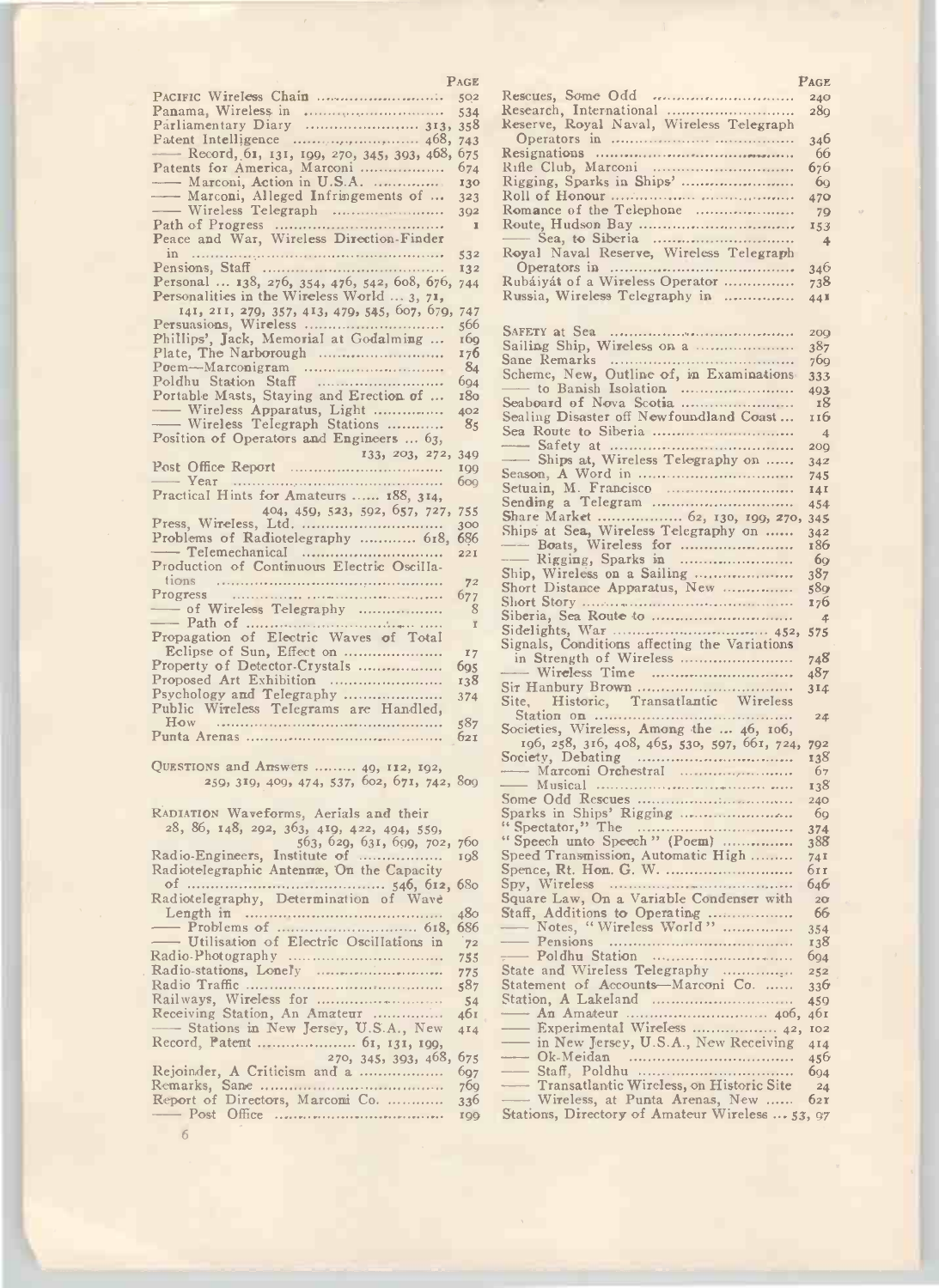|                                                                                   | PAGE   |                                                 |
|-----------------------------------------------------------------------------------|--------|-------------------------------------------------|
|                                                                                   | 731    | Troubles of Jir                                 |
| -Opening of First Pacific                                                         | 502    | Turkey, Wirele                                  |
| --- Portable Wireless Telegraph                                                   | 85     |                                                 |
| - Trans-ocean Wireless Telegraph  94,                                             | 212    | UNVEILING Jac                                   |
| -- Trans-Pacific Wireless                                                         | 664    | Godalming                                       |
| Staying and Erection of Portable Mast                                             | 180    | $U.S.A.,$ Marco:                                |
|                                                                                   | 467    | New Rece                                        |
|                                                                                   | 176    | Use of Wireles                                  |
| Strength of Wireless Signals, Conditions                                          |        | Usual, Wireles                                  |
| affecting Variations in                                                           | 748    | Utilisation of E                                |
| Sun, Total Eclipse of, Effect on Propagation                                      |        | telegraphy                                      |
|                                                                                   | 17     |                                                 |
|                                                                                   | 772    | <b>VARIABLE Conde</b>                           |
|                                                                                   |        | —— Condenser                                    |
| TABLE, The Library  57, 127,                                                      |        | Variations in S                                 |
| 344, 541, 606, 670, 704,                                                          | 771    | Conditions af                                   |
|                                                                                   | 428    | Visit to the Eif                                |
|                                                                                   |        | WAR, Commerc                                    |
|                                                                                   | 587    |                                                 |
|                                                                                   | 454    | —— Notes ……                                     |
| Telegraph Co., Ltd., Marconi's Wireless 336, 394                                  |        | -Sidelights                                     |
| - Operators, Wireless, in Royal Naval                                             |        | ----- Wireless I                                |
|                                                                                   | 340    | ---- Wireless J                                 |
|                                                                                   | 392    |                                                 |
| - Stations, Trans-ocean Wireless  94,                                             | 212    | - Work of                                       |
| -Stations, Wireless, Portable                                                     | $85 -$ | in Time of                                      |
| Telegraphic Code in the Making                                                    | 47I    | Warminster Wi                                   |
| Telegraphy, Commercial, in War                                                    | 477    | Waveform, Aer                                   |
|                                                                                   | 250    | 86, 148, 292,                                   |
|                                                                                   | 139    | Wave Length                                     |
| - in the War, Wireless  375, 449, 510,                                            | 441    | mination of                                     |
|                                                                                   |        | Waves, Measur                                   |
|                                                                                   |        | — of Total I                                    |
| - Maritime Wireless  36, 98, 166                                                  |        | pagation of                                     |
| 244, 306, 439, 508, 580, 642,                                                     | 715    |                                                 |
| Progress of Wireless                                                              | 8      |                                                 |
| - Properties of Detector Crystals in                                              |        | Weather, Navig<br>"Weed, The"<br>Wireless Achie |
|                                                                                   | 695    | "Wireless" A                                    |
|                                                                                   | 374    | Wireless Appar                                  |
|                                                                                   | 252    | - Appeal fo                                     |
| The Imperial Aspect of Wireless                                                   | 280    | — as Usual                                      |
| - Wireless Examination in                                                         | 333    | - Chain, Ca                                     |
| - Wireless in New Zealand                                                         | 583    | $\frac{1}{\text{Chain}}$ , Im                   |
| - Wireless, Instruction in  52, 118,                                              |        | $---$ Chain, $Pe$                               |
| 180, 262, 318, 492, 599, 666, 734,                                                | 801    | -- Courtesies                                   |
| - Wireless, on Ships at Sea                                                       | 342    | -Direction-                                     |
| Telemechanical Problems                                                           | 22I    | - Distant C<br>-- Farmers                       |
| Telephone, New Form of                                                            |        |                                                 |
|                                                                                   | 686    |                                                 |
|                                                                                   | 79     | -- for Railw                                    |
| Telephony, Wireless                                                               | 589    | for Ships                                       |
| Terrestrial Magnetism                                                             | 284    | $-$ Hints                                       |
|                                                                                   | 605    | - in Fiction                                    |
| "They that Walk in Darkness"                                                      | 110    | - in Fishing                                    |
| Time of War, Work of a Naval Wireless                                             |        | - in Panam                                      |
| Operator in                                                                       | 382    | - in the Co<br>$--$ in the Ice                  |
|                                                                                   | 487    | —— Literature                                   |
| Total Eclipse of Sun, Effect on Propagation<br>of Electric Waves of               | 17     |                                                 |
| Tower, A Visit to the Eiffel                                                      | 326    | - Military                                      |
|                                                                                   | 811    | - on a Sail                                     |
| - Wireless in Fishing                                                             | 697    | $\longrightarrow$ Operator,                     |
|                                                                                   | 587    | —— Operator,                                    |
| Tragedy of the "Empress of Ireland"                                               | 241    | of War<br>.                                     |
|                                                                                   | 410    | - Persuasio                                     |
| Trans-atlantic Wireless Station on Historic                                       |        | — Press, Lt                                     |
|                                                                                   | 24     | - Signals, O                                    |
| Transmission, Automatic High Speed                                                | 74I    | tions in Strea                                  |
| Transmitting Condensers                                                           | 599    | Societies,                                      |
|                                                                                   | 734    | 258, 316                                        |
| Trans-ocean Wireless Telegraph Stations 94, 212<br>Trans-pacific Wireless Station | 664    | $Spy$<br>- Station, 1                           |

| Troubles of Jimmy Jones                                                                    | 45              |  |
|--------------------------------------------------------------------------------------------|-----------------|--|
| Turkey, Wireless Telegraphy in                                                             | 450             |  |
| UNVEILING Jack Phillips's Memorial at                                                      |                 |  |
|                                                                                            | 169             |  |
| U.S.A., Marconi Action in                                                                  | 130             |  |
| - New Receiving Stations in New Jersey                                                     | 414             |  |
|                                                                                            | 554             |  |
|                                                                                            | 543             |  |
| Utilisation of Electric Oscillations in Radio-                                             |                 |  |
|                                                                                            | 72              |  |
| VARIABLE Condenser, How to Make a                                                          | 400             |  |
| - Condenser with a Square Law                                                              | 20              |  |
| Variations in Strength of Wireless Signals,                                                |                 |  |
| Visit to the Eiffel Tower, A                                                               | 748             |  |
|                                                                                            | 32 <sub>0</sub> |  |
| WAR, Commercial Telegraphy in                                                              | 477             |  |
|                                                                                            | 355             |  |
|                                                                                            | 800             |  |
|                                                                                            | 575<br>532      |  |
|                                                                                            |                 |  |
| 510, 507, 647, 717,                                                                        | 787             |  |
| - Work of a Naval Wireless Operator                                                        |                 |  |
| Warminster Wireless Station                                                                | 382             |  |
| Waveform, Aerials and their Radiation28,                                                   | 102             |  |
| 86, 148, 292, 363, 419, 422, 494, 559, 563, 629,                                           |                 |  |
| 631, 699, 702,                                                                             | 700             |  |
| Wave Length in Radiotelegraphy, Deter-                                                     |                 |  |
|                                                                                            | 480             |  |
| Waves, Measurements of Incoming<br>of Total Eclipse of Sun, Effect on Pro-                 | 693             |  |
| pagation of Electric                                                                       | 17              |  |
| Weather, Navigation in Foggy                                                               | 277             |  |
|                                                                                            | 700             |  |
| Wireless Achievements, Forecast of                                                         | 79              |  |
| "Wireless" Anniversary                                                                     | 280             |  |
| Wireless Apparatus, Light Portable<br>- Appeal for the Blind  110,                         | 402<br>157      |  |
|                                                                                            | 543             |  |
|                                                                                            | 301             |  |
| Chain, Canadian<br>— Chain, Imperial<br>— Chain, Pacific<br>—— Courtesies<br>—— Courtesies | $60^{\circ}$    |  |
|                                                                                            | 502             |  |
|                                                                                            | 574<br>532      |  |
|                                                                                            | 142             |  |
|                                                                                            | 493             |  |
|                                                                                            | 54              |  |
|                                                                                            | 186             |  |
| $\frac{\text{This}}{\text{in } \text{Fiction}}$                                            | 504<br>777      |  |
|                                                                                            | 097             |  |
|                                                                                            | 534             |  |
|                                                                                            | 806             |  |
|                                                                                            | 227             |  |
| 295, 370, 425, 485, 552, 739,                                                              | 794             |  |
|                                                                                            | 554             |  |
| - on a Sailing Ship                                                                        | 387             |  |
| -Operator, Rubáiyát of a                                                                   | 738             |  |
| -Operator, Work of a Naval, in Time                                                        |                 |  |
| of War                                                                                     | 382             |  |
|                                                                                            | 566<br>300      |  |
| -Signals, Conditions affecting the Varia-                                                  |                 |  |
|                                                                                            | 748             |  |
| -Societies, Among the  46, 106, 196,                                                       |                 |  |
| 258, 316, 408, 465, 530, 597, 661, 724,                                                    | 792             |  |
| Spy<br>- Station, Experimental  42,                                                        | 646             |  |
|                                                                                            | 102             |  |
| 7                                                                                          |                 |  |

### PAGE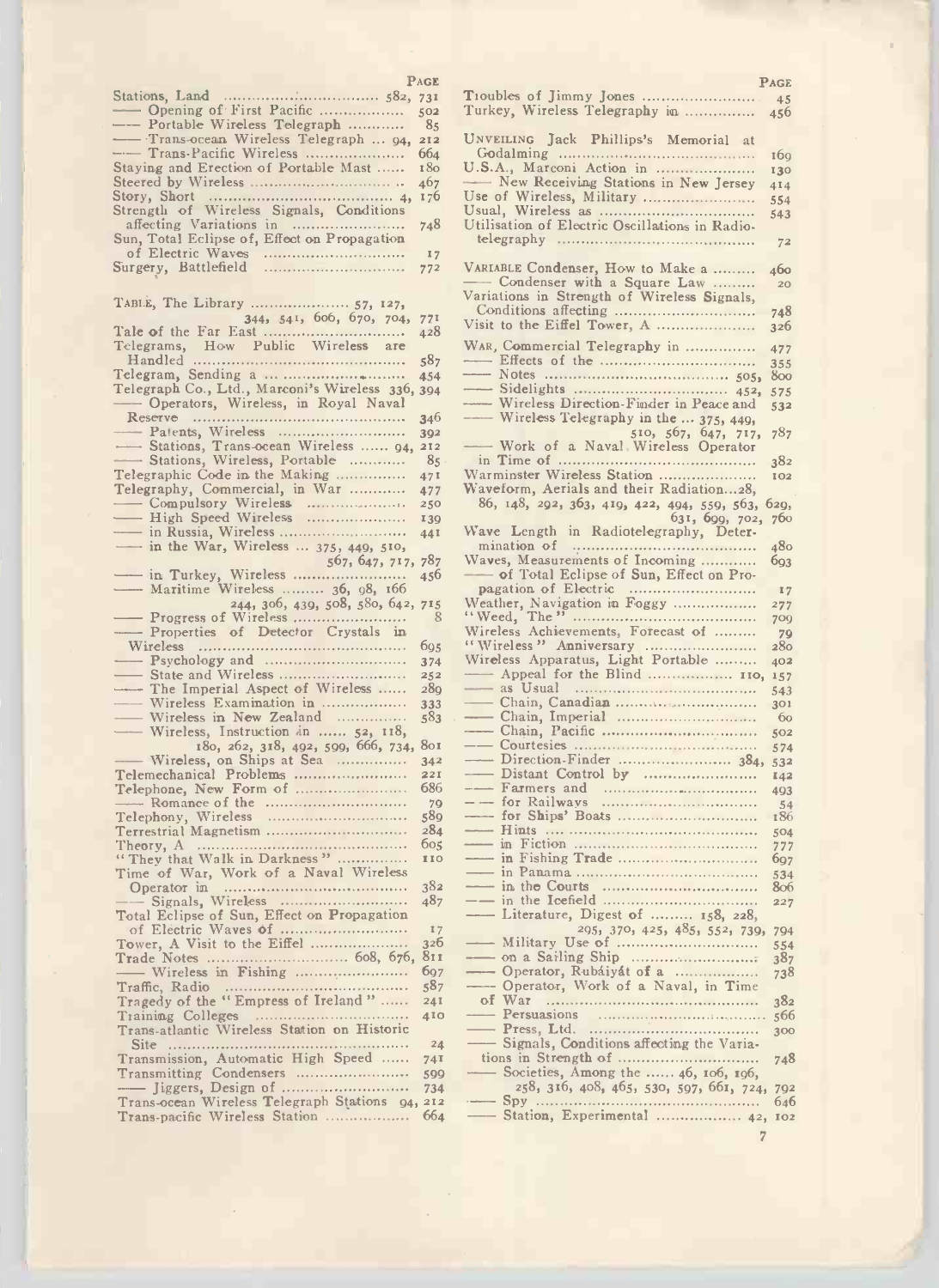| Wireless Stations, Directory of Amateur 53, 97     |                 | <b>Wireless</b>              |
|----------------------------------------------------|-----------------|------------------------------|
| -Station, Transatlantic on a Historic              |                 | $\overline{\phantom{a}}$ Tel |
|                                                    | 24              | Tel<br>$\frac{1}{1}$         |
| -Station, Trans-pacific                            | 664             | Crystal                      |
|                                                    | 467             | $-$ Tele                     |
| -Station at Punta Arenas                           | 621             | $\rightharpoonup$ Tel        |
| - Telegrams are handled, How Public                | 587             | $\rightharpoonup$ Tele       |
| — Telegraph Co., Ltd., Marconi's  336,             | 394             | $-$ Tim                      |
|                                                    | 250             | $-$ Wo:                      |
| - Telegraph Operators in Royal Naval               |                 | 141, 2                       |
| Reserve                                            | 346             | "Wirele                      |
|                                                    | 392             | Wish, Tl                     |
| - Telegraph Stations, Portable                     | 85              | Word in                      |
| - Telegraph Stations, Trans-ocean  94,             | 212             | Words, C                     |
| - Telegraphy, Examination in                       | 333             | Workmar                      |
| Telegraphy, High Speed                             | 139             | Work of                      |
| $\rightarrow$ Telegraphy, Instruction in  52, 118, |                 | of Wai                       |
| 180, 262, 328, 492, 599, 666, 734,                 | 80 <sub>I</sub> | World, P                     |
| - Telegraphy in New Zealand                        | 583             | I4I, 2                       |
|                                                    | 44I             |                              |
| — Telegraphy in the War $375, 449$                 |                 |                              |
| 5I0, 567, 647, 717,                                | 787             | YEAR, Po                     |
|                                                    | 456             |                              |
| - Telegraphy, Maritime  36, 98, 166,               |                 | ZEALAND,                     |
| 244, 306, 439, 508, 580, 642, 715                  |                 | $\rightharpoonup$ Nev        |
|                                                    |                 |                              |

| $-$  |                                                  |                 |  |
|------|--------------------------------------------------|-----------------|--|
| 97   | Wireless Telegraphy on Ships at Sea  342         |                 |  |
|      | — Telegraphy, Progress of                        | - 8             |  |
| 24   | - Telegraphy, Properties of Detector             |                 |  |
| 664  |                                                  | 695             |  |
| 467  |                                                  | 252             |  |
| 621  | — Telegraphy, The Imperial Aspect of             | 28 <sub>Q</sub> |  |
| 587  |                                                  | 589             |  |
| 394  |                                                  | 487             |  |
| 250  | - World, Personalities in the  3, 71,            |                 |  |
|      | 141, 211, 279, 357, 413, 477, 545, 607, 677, 747 |                 |  |
| 346  | "Wireless World" Staff Notes                     | 354             |  |
| 392  |                                                  | 433             |  |
| 85   |                                                  | 745             |  |
| 212  |                                                  | 246             |  |
| 333  |                                                  | 20I             |  |
| 139  | Work of a Naval Wireless Operator in Time        |                 |  |
|      |                                                  | 382             |  |
| 8о г | World, Personalities in the Wireless  3, 71,     |                 |  |
| 583  | 141, 211, 279, 357, 413, 477, 545, 607, 677, 747 |                 |  |
| 44I  |                                                  |                 |  |
|      |                                                  |                 |  |
| 787  |                                                  |                 |  |
| 456  |                                                  |                 |  |
|      |                                                  |                 |  |
| 715  | New, Wireless Telegraphy in                      | 583             |  |

## AUTHORS

|                               | 459             | Howe,    |
|-------------------------------|-----------------|----------|
|                               | 700             | Ison, W  |
|                               | 480             | Keith,   |
|                               | 798             | Lacey,   |
| Brown, Sir Hanbury            | 314             | Liardet  |
|                               | 454             | Marcha:  |
|                               | 769             | Marcon   |
|                               | 797             | Martin,  |
|                               | 84              | Megson   |
|                               | 605             | Morse,   |
|                               | I QO            | Onions,  |
|                               | 284             | Penrose  |
|                               | QO              | Perry.   |
| Cross, Lt. Frederick, R.N.R.  | 387             | Pletts,  |
|                               | 762             |          |
|                               |                 | Pocock,  |
|                               | 407             | Ryam, 0  |
|                               | 142             | Squier,  |
| Dowsett, H. M.  28, 86, 148,  |                 | Trussel. |
| 292, 363, 419, 494, 629, 699, | 760             | Trusty,  |
|                               | 20              | Walrav   |
|                               | 374             | Walter,  |
|                               | 40 <sub>0</sub> | White,   |
|                               | 428             | White,   |
|                               | 460             | Willcox  |
|                               | 798             | Worrall  |
|                               | 404             | Wright,  |
|                               |                 |          |

| Howe, Prof. G. W. O., D.Sc.  546, 612, 680 |     |  |
|--------------------------------------------|-----|--|
|                                            |     |  |
|                                            | 621 |  |
|                                            | 766 |  |
|                                            | 433 |  |
| Marchant, Prof. E. W., D.Sc.               | 748 |  |
| Marconi, Commendatore G., LL.D.  8, 72     |     |  |
|                                            | 755 |  |
|                                            |     |  |
|                                            | 775 |  |
|                                            | 635 |  |
|                                            | 300 |  |
|                                            | 188 |  |
|                                            | 232 |  |
|                                            | 693 |  |
| Ryam, Commander C. P., R.N.                | 142 |  |
| Squier, Lt.-Col. George Owen               | 545 |  |
|                                            | 463 |  |
|                                            | 176 |  |
|                                            | 280 |  |
|                                            | 22I |  |
|                                            | 738 |  |
|                                            | 388 |  |
| Willcox, L. Claude                         | 102 |  |
|                                            | 434 |  |
|                                            | 326 |  |
|                                            |     |  |

# ILLUSTRATIONS

APPARATUS AND DIAGRAMS.

| Aërials and their Radiation Waveforms, 28,     |                                                |  |
|------------------------------------------------|------------------------------------------------|--|
| 29, 30, 86, 87, 88, 89, 90, 148, 149, 150,     | Atmospherics, Signal from Brussels Shewing 749 |  |
| 151, 292, 293, 294, 363, 364, 365, 366, 367,   | -Signal from Clifden Shewing Bad  749          |  |
| 368, 419, 420, 421, 423, 424, 494, 495, 496,   |                                                |  |
| $497, 498, 499, 559, 560, 561, 562, 563, 629,$ |                                                |  |
| 630, 631, 632, 700, 701, 702, 761              | Bad Atmospherics, Signal from Clifden,         |  |
|                                                |                                                |  |
| 8                                              |                                                |  |

PAGE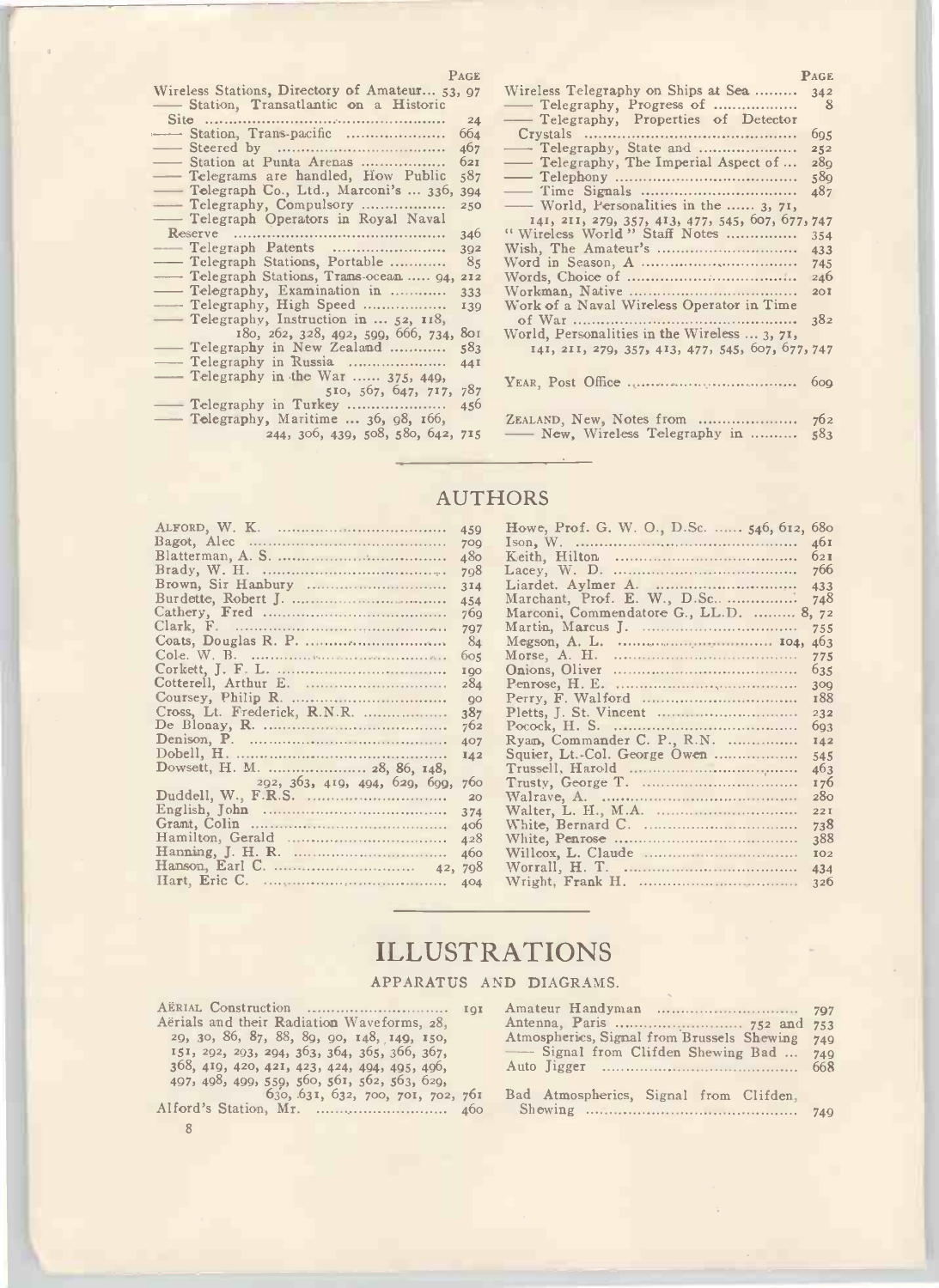|                                                                                       | <b>PAGE</b>    |                                                                                                                                                                                                                                                                                                                                                                                                                       |
|---------------------------------------------------------------------------------------|----------------|-----------------------------------------------------------------------------------------------------------------------------------------------------------------------------------------------------------------------------------------------------------------------------------------------------------------------------------------------------------------------------------------------------------------------|
|                                                                                       | 26             | Marcon                                                                                                                                                                                                                                                                                                                                                                                                                |
| Base of Mast at Carnarvon                                                             | 94             | ----- E                                                                                                                                                                                                                                                                                                                                                                                                               |
| Beacon and Fog Gun at Fort Matilda                                                    |                |                                                                                                                                                                                                                                                                                                                                                                                                                       |
|                                                                                       | 146            | $\overline{\phantom{a}}$ Li                                                                                                                                                                                                                                                                                                                                                                                           |
| Birmingham Wireless Exhibition                                                        | 106            | $-$ Po                                                                                                                                                                                                                                                                                                                                                                                                                |
|                                                                                       |                | $\overline{\phantom{0}}$ SI                                                                                                                                                                                                                                                                                                                                                                                           |
|                                                                                       | 749            | Mast at                                                                                                                                                                                                                                                                                                                                                                                                               |
|                                                                                       | 752            | Masts i                                                                                                                                                                                                                                                                                                                                                                                                               |
|                                                                                       |                |                                                                                                                                                                                                                                                                                                                                                                                                                       |
| Calculation of Inductance of a Coil<br>1.1.1.1.1                                      | 736            | Measur                                                                                                                                                                                                                                                                                                                                                                                                                |
| Capacity of Radiotelegraphic Antennæ, 547,                                            |                | Morse 1                                                                                                                                                                                                                                                                                                                                                                                                               |
| 548, 550, 612, 613, 614, 615, 616, 617, 682,                                          |                | Motor (                                                                                                                                                                                                                                                                                                                                                                                                               |
| 683,                                                                                  | 684            |                                                                                                                                                                                                                                                                                                                                                                                                                       |
| Carborundum Detector                                                                  | 436            | Origina                                                                                                                                                                                                                                                                                                                                                                                                               |
|                                                                                       | 230            | $-$ In                                                                                                                                                                                                                                                                                                                                                                                                                |
| Cavalry Type Station                                                                  | 555            |                                                                                                                                                                                                                                                                                                                                                                                                                       |
| C. E. McCliman's Wireless Set                                                         | 659            | Paris A                                                                                                                                                                                                                                                                                                                                                                                                               |
|                                                                                       | 748            | $\frac{S_{I}}{S_{I}}$                                                                                                                                                                                                                                                                                                                                                                                                 |
| Clifden, Signal from, Shewing Bad                                                     |                |                                                                                                                                                                                                                                                                                                                                                                                                                       |
|                                                                                       | 749            | Plug C                                                                                                                                                                                                                                                                                                                                                                                                                |
| Colin Grant's Station  406,                                                           | 407            | in Pa                                                                                                                                                                                                                                                                                                                                                                                                                 |
| Comparison in Variation                                                               | 750            | Portabl                                                                                                                                                                                                                                                                                                                                                                                                               |
|                                                                                       | 601            | Potentie                                                                                                                                                                                                                                                                                                                                                                                                              |
|                                                                                       | 320            | Protecte                                                                                                                                                                                                                                                                                                                                                                                                              |
| - in Electrical Condensers                                                            | 744            | Punta .                                                                                                                                                                                                                                                                                                                                                                                                               |
| Constructing a Loose Coupler  463,                                                    | 464            | Radiopl                                                                                                                                                                                                                                                                                                                                                                                                               |
| Continuous Current Oscillation Generator                                              | 10             |                                                                                                                                                                                                                                                                                                                                                                                                                       |
| - Oscillations  72, 73, 74, 75, 76, 77, 78<br>Controlling a High-frequency Spark  672 |                | Receive                                                                                                                                                                                                                                                                                                                                                                                                               |
| Coupled Circuits in Wireless Telegraphy                                               |                | Receivi                                                                                                                                                                                                                                                                                                                                                                                                               |
|                                                                                       | 739            | $\frac{E}{\sqrt{S}}$                                                                                                                                                                                                                                                                                                                                                                                                  |
| Curve Shewing Variation                                                               | 234<br>751     |                                                                                                                                                                                                                                                                                                                                                                                                                       |
| Curves Giving Ratios of Mean Radius                                                   | 13             | Rotary                                                                                                                                                                                                                                                                                                                                                                                                                |
|                                                                                       |                | $\overline{\phantom{a}}$ Cc                                                                                                                                                                                                                                                                                                                                                                                           |
| Design for Rotary Gap                                                                 | 595            | Shunt 1                                                                                                                                                                                                                                                                                                                                                                                                               |
| Detector, Electrolytic                                                                | 762            | Signal:                                                                                                                                                                                                                                                                                                                                                                                                               |
|                                                                                       |                | $-$ fre                                                                                                                                                                                                                                                                                                                                                                                                               |
| Determination of Wave-length in Radio-<br>telegraphy  480, 481, 482, 483,             | 484            | spheri                                                                                                                                                                                                                                                                                                                                                                                                                |
| Distribution of Potential in Aërial Circuit                                           | 195            | Signalli                                                                                                                                                                                                                                                                                                                                                                                                              |
| Earl C. Hanson's Station                                                              | 42             | Signals,                                                                                                                                                                                                                                                                                                                                                                                                              |
| Edinburgh Observatory, Controlled Clock                                               |                | Spark C                                                                                                                                                                                                                                                                                                                                                                                                               |
|                                                                                       | 400            | Special                                                                                                                                                                                                                                                                                                                                                                                                               |
|                                                                                       | 489            | Station                                                                                                                                                                                                                                                                                                                                                                                                               |
|                                                                                       | 520            |                                                                                                                                                                                                                                                                                                                                                                                                                       |
|                                                                                       | 762            | $\frac{1}{\sqrt{1-\frac{1}{1-\frac{1}{1-\frac{1}{1-\frac{1}{1-\frac{1}{1-\frac{1}{1-\frac{1}{1-\frac{1}{1-\frac{1}{1-\frac{1}{1-\frac{1}{1-\frac{1}{1-\frac{1}{1-\frac{1}{1-\frac{1}{1-\frac{1}{1-\frac{1}{1-\frac{1}{1-\frac{1}{1-\frac{1}{1-\frac{1}{1-\frac{1}{1-\frac{1}{1-\frac{1}{1-\frac{1}{1-\frac{1}{1-\frac{1}{1-\frac{1}{1-\frac{1}{1-\frac{1}{1-\frac{1}{1-\frac{1}{1-\frac{1}{1-\frac{1}{1-\frac{1}{1-\$ |
|                                                                                       |                | $\overline{\phantom{0}}$ of                                                                                                                                                                                                                                                                                                                                                                                           |
| Electrolytic Detector<br>Engine Room, Port Stanley (Falkland<br>Islands)              | 8 <sub>3</sub> | Staying                                                                                                                                                                                                                                                                                                                                                                                                               |
|                                                                                       | 404            |                                                                                                                                                                                                                                                                                                                                                                                                                       |
| Experimental Quenched Spark Gap                                                       | 257            | Stevenso                                                                                                                                                                                                                                                                                                                                                                                                              |
|                                                                                       |                | Sunset '                                                                                                                                                                                                                                                                                                                                                                                                              |
|                                                                                       |                | Switchb                                                                                                                                                                                                                                                                                                                                                                                                               |
| German Portable Wireless Telegraph Set                                                | 651            | Switch-                                                                                                                                                                                                                                                                                                                                                                                                               |
| Greenwich Observatory Wireless Apparatus                                              | 492            | S. W. F                                                                                                                                                                                                                                                                                                                                                                                                               |
|                                                                                       |                | Syntonie                                                                                                                                                                                                                                                                                                                                                                                                              |
| High-frequency Transformer                                                            | 159            | Tapping                                                                                                                                                                                                                                                                                                                                                                                                               |
| speed Vertical Oil Engine                                                             | 458            | Terrestr                                                                                                                                                                                                                                                                                                                                                                                                              |
| Insulated Joints in Wire Guys for Masts 30, 31                                        |                | Test, B                                                                                                                                                                                                                                                                                                                                                                                                               |
| Insulation of Aërials  328, 329, 330, 331                                             |                | Tests, F                                                                                                                                                                                                                                                                                                                                                                                                              |
| Interchangeable Wireless Receiving Station 189                                        |                | Top of                                                                                                                                                                                                                                                                                                                                                                                                                |
|                                                                                       |                | Transfo                                                                                                                                                                                                                                                                                                                                                                                                               |
| J. Scott Taggart's Apparatus  592, 593                                                |                | Switch                                                                                                                                                                                                                                                                                                                                                                                                                |
|                                                                                       |                | Transmi                                                                                                                                                                                                                                                                                                                                                                                                               |
| Kingston Station, Operating Room                                                      | 302            | $\overline{\phantom{a}}$ Jig                                                                                                                                                                                                                                                                                                                                                                                          |
| Leader W. Collard's Set                                                               | 733            | — Sei                                                                                                                                                                                                                                                                                                                                                                                                                 |
| Le Pas Station, Operating Room                                                        | <b>ISS</b>     | $\frac{1}{\sqrt{2}}$ wit                                                                                                                                                                                                                                                                                                                                                                                              |
|                                                                                       | 155            | Trees as                                                                                                                                                                                                                                                                                                                                                                                                              |
|                                                                                       |                | Tuning                                                                                                                                                                                                                                                                                                                                                                                                                |
|                                                                                       | 672            | $-$ Ou                                                                                                                                                                                                                                                                                                                                                                                                                |
| Magnetically-operated Detector                                                        | 45             | $-$ Hi                                                                                                                                                                                                                                                                                                                                                                                                                |
| Main 300 k.w. Motor Alternator, Carnarvon                                             | 214            | Variable                                                                                                                                                                                                                                                                                                                                                                                                              |
|                                                                                       | 219            | Variatio                                                                                                                                                                                                                                                                                                                                                                                                              |
| Marconi Cavalry Station  556, 557                                                     |                | $\_\_$ Cu                                                                                                                                                                                                                                                                                                                                                                                                             |
|                                                                                       |                |                                                                                                                                                                                                                                                                                                                                                                                                                       |

| 26             | Marconi Control Apparatus for Gun  144; 145                 |            |  |
|----------------|-------------------------------------------------------------|------------|--|
| 94             | - Equipment Aboard "Lurcher" Light-                         |            |  |
|                | ship                                                        | 10         |  |
| 146            |                                                             | 187        |  |
| 10б            | - Portable Wireless Station                                 | 375        |  |
|                | - Short Distance Wireless Telephone                         | 590        |  |
| 749<br>752     | Mast at Le Pas Wireless Station                             | 153        |  |
|                | Masts for Wireless Telegraph Station, 119,                  |            |  |
| 736            | 120, 121, 122, 123,<br>Measurement of Incoming Waves        | I24        |  |
|                |                                                             | 693<br>528 |  |
|                |                                                             | 217        |  |
| 584            |                                                             |            |  |
| 136            | Original Station at Scheveningen  280, 281                  |            |  |
| 230<br>555     |                                                             | 281        |  |
| 550            |                                                             | 753        |  |
| 748            |                                                             | 750        |  |
|                |                                                             | 750        |  |
| 749            | Plug Connections for Putting Condensers                     |            |  |
| 107            |                                                             | 530        |  |
| 750            |                                                             |            |  |
| 1OC            |                                                             | 315        |  |
| 320            |                                                             | 408        |  |
| 44             | Punta Arenas, Apparatus  622, 623, 624, 625                 |            |  |
| 64<br>IO       | Radiophotography  656, 657, 727,                            |            |  |
| 78             | 728, 729, 730, 755, 756, 757, 758,                          | 750        |  |
| 172            |                                                             | 748        |  |
| '39            | Receiving Anparatus  315,                                   | 321        |  |
| 34             | - End of Instrument Cart                                    | 555        |  |
| 51             |                                                             | 403        |  |
| 13             |                                                             | 218        |  |
| 95             | $\longrightarrow$ Condenser                                 | <b>ббо</b> |  |
| '62            |                                                             | 742        |  |
|                | Signal from Brussels Shewing Atmospherics                   | 749        |  |
| 84             | - from Clifden Shewing Bad Atmo-                            |            |  |
| 95             |                                                             | 749        |  |
|                | Signalling Motor Generators<br>Signals, Special, from Paris | 215        |  |
| 42             |                                                             | 750        |  |
| OQ.            | Special Signals from Paris                                  | 105<br>750 |  |
| 80             | Station at Scheveningen Harbour (Rebuilt)                   | 282        |  |
| 20             |                                                             | 283        |  |
| 62             |                                                             | 317        |  |
|                |                                                             | 800        |  |
| 8 <sub>3</sub> | Staying and Erection of Portable Masts                      |            |  |
| 04             | 180, 181, 182, 183, 184,                                    | 185        |  |
| 57             | Stevenson-Moves Gun                                         | 143        |  |
| 70             | Sunset Tests, Paris<br>Switchboard of Ok-Meidan Station     | 750        |  |
| 51             | Switch-controlled Loose Coupler                             | 457<br>100 |  |
| 92             | S. W. Pilling's Station  523, 524, 596                      |            |  |
|                | Syntonic Buzzer Device                                      | 594        |  |
| 59             |                                                             | 732        |  |
| 58             | Terrestrial Magnetism  286, 287, 288                        |            |  |
| 3 <sup>T</sup> |                                                             | 752        |  |
| 3 I            |                                                             | 750        |  |
| 89             | Top of 400-ft. Mast at Carnarvon                            | 94         |  |
|                | Transformers, Inductances and Isolating                     |            |  |
| 93             |                                                             | 216        |  |
| 0 <sup>2</sup> | Transmitting Apparatus                                      | 43         |  |
|                |                                                             | 667        |  |
| 33             |                                                             | 403<br>105 |  |
| 55             | Trees as Aërial Masts                                       | 314        |  |
| 55             |                                                             | IOI        |  |
|                |                                                             | 261        |  |
| 72             | - High-frequency Circuits                                   | 738        |  |
| 45<br>14       | Variable Condenser  21, 22, 660                             |            |  |
| 10             | Variation, Comparison in                                    | 750        |  |
| 57             |                                                             | 751        |  |
|                |                                                             |            |  |

## PAGE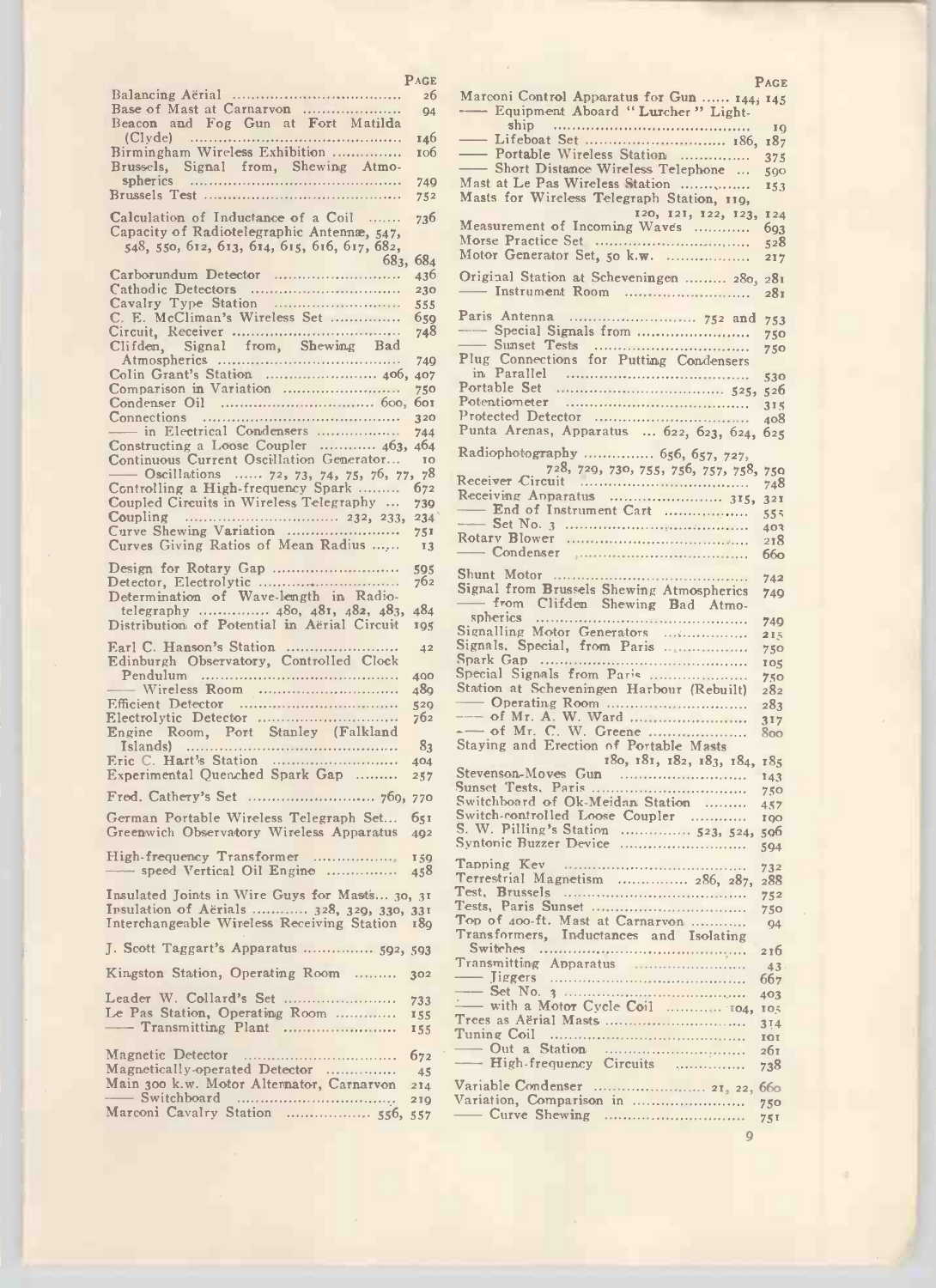PAGE<br>View of Constantinople Transmitting Room 458 Gardner<br>Voltage of the Aërial, 262, 263, 264, 265, 266, 267 General

|                                         | <b>PERSONAL PROPERTY</b>           |
|-----------------------------------------|------------------------------------|
| Winding a High-resistance Telephone     | $\sim$ $\sim$ $\sim$ $\sim$ $\sim$ |
|                                         | $- F$                              |
|                                         | $-$ S                              |
| Wireless Controlling Station at Gourock | Germa                              |
|                                         | Greeny                             |
| - Fog Signal at Roseneath Patch         | Group                              |
|                                         | Guard:                             |
|                                         |                                    |
| -Station at Warminster  102, 103        | Hotel                              |
|                                         | Intern                             |
| Working Microphones in Parallel  229    | grap                               |
|                                         |                                    |

Zeppelins, Wireless on 765

#### CARTOONS.

|                                         |     | Stati   |
|-----------------------------------------|-----|---------|
|                                         |     | Kingsto |
| Manufacture of German Wireless News     | 716 |         |
| Wireless-controlled Projectile          | 786 | Landin  |
|                                         | 504 | Disas   |
| - in Fiction  777, 778, 779, 780,       | 78I | Laving  |
|                                         |     | ham     |
|                                         | 646 | Leavin  |
| - Worries  100, 163, 249, 308, 386, 448 |     | Le Pas  |

#### GENERAL.

| ALBERT Medal<br>"Aquitania's " Motor Boat<br>Austrian Emperor Inspecting Military                | 23I<br><b>186</b><br>511 | гоный<br>Lounge<br>Lundin<br>"Lurch                       |
|--------------------------------------------------------------------------------------------------|--------------------------|-----------------------------------------------------------|
| Belgian Soldiers Experimenting<br>- Hoisting Wireless Mast<br>Belmar (N.J., U.S.A.) Station  94, | 379<br>378<br>4I4        | Marconi<br>$-$ H<br>$\overline{\phantom{0}}$ Or<br>$-$ St |
| - Operators' Quarters                                                                            | $Q_4$                    | Member                                                    |
|                                                                                                  | 415                      | "Mid                                                      |
| Buddhist Festival  201,                                                                          | 202                      | Mount 1                                                   |
| Canadian Customs Cruiser "Margaret"<br>- Interior Wireless Cabin                                 | 508<br>500<br>435        | Native<br>es-Sal                                          |
|                                                                                                  | 95                       | New B <sub>1</sub>                                        |
|                                                                                                  | 2I <sub>3</sub>          | $- M$                                                     |
| Carpentier in Military Kit                                                                       | 721                      | $-$ Ze                                                    |
| Cartagena, Colombia, Wireless Station<br>Colon Wireless Station                                  | 536<br>570<br>535        | Operato<br>Oxen <sub>M</sub>                              |
| Commander Samson                                                                                 | 78q                      | Piazza                                                    |
| Constantinople Wireless Station                                                                  | 456                      | Plaza a                                                   |
| Cottage of Engineer. Belmar                                                                      | 417                      | Ploughi                                                   |
| Crew of "Lurcher" Lightship<br>Crowd Outside Seamen's Institute                                  | IQ<br>227                | Poldhu<br>Portabl<br>Port St                              |
|                                                                                                  | 38 <sub>L</sub>          | Ouart                                                     |
| Deveaux Boat Afloat                                                                              | 225                      | $-$ St                                                    |
| - Dirigible Torpedo Boat                                                                         | 224                      | Post Of                                                   |
| Distant View of Louisbourg Station                                                               | 27                       | Power                                                     |
| Edinburgh, Royal Observatory                                                                     | 488                      | ham                                                       |
| Engineer's Cottage, Chatham                                                                      | 602                      | Republi                                                   |
| Ether Hogs, The  635, 637,                                                                       | 630                      | Russian                                                   |
| Experiences with a Kite Aërial                                                                   | 405                      | able:                                                     |
| Falkland Islands Fisherman                                                                       | 8 <sub>I</sub>           | $-$ Sc                                                    |
|                                                                                                  | 766                      | $-$ W                                                     |
| Father Point Station<br>Flatiron Building, New York                                              | 24I<br>606<br>708        | Samove<br>Semaph                                          |
| French Portable Wireless Telegraph Station                                                       | 517                      | Senior                                                    |

| <b>AGE</b>            |                                                                                 | PAGE                  |  |
|-----------------------|---------------------------------------------------------------------------------|-----------------------|--|
| 458                   | Gardner's Wireless-controlled Boat                                              | 223                   |  |
| 267                   | General View of St. Petersburg Works                                            | 443                   |  |
|                       | German Airship Shed and Wireless Station<br>- Military Wireless Balloon Section | 649                   |  |
| 256                   |                                                                                 | 514<br>719            |  |
| 162                   | - Portable Wireless Station<br>- Station at Kamina, Togoland                    | 519                   |  |
|                       | German Submarine (Interior)                                                     | 787                   |  |
| 147                   | Greenwich Observatory                                                           | 401                   |  |
|                       | Group of Turkish Officers                                                       | 458                   |  |
| 142<br>765            | Guardship in Port Stanley                                                       | 768                   |  |
| 103                   |                                                                                 | 417                   |  |
| 468                   |                                                                                 |                       |  |
| 220                   | International Commission on Wireless Tele-                                      |                       |  |
|                       |                                                                                 | 424                   |  |
| 765                   | Jack Phillips' Memorial at Godalming 170, 171                                   |                       |  |
|                       | Japanese Battleship "Kongo"                                                     | <b>10</b>             |  |
|                       | King and Queen Inspecting Motor Car                                             |                       |  |
| 654                   |                                                                                 | 5II                   |  |
| 38                    | Kingston Station Buildings and Mast  301, 303                                   |                       |  |
| 716                   |                                                                                 |                       |  |
| 786                   | Landing Survivors "Newfoundland"                                                |                       |  |
| 504                   |                                                                                 | 227                   |  |
| 78I                   | Laying Foundations for an Aërial, Chat-                                         | 600                   |  |
| 567<br>646            | Leaving Portsmouth in Battle Array                                              | 379                   |  |
| 448                   |                                                                                 | <b>I54</b>            |  |
|                       |                                                                                 | 155                   |  |
|                       | Living Room in Chief Operator's Cottage,                                        |                       |  |
|                       |                                                                                 | 418                   |  |
| 23I                   | Lonely Radio-Stations  775, 776                                                 |                       |  |
| 186                   | Lounge in Hotel at Belmar                                                       | 416                   |  |
|                       | Lundin Motor Lifeboat<br>"Lurcher" Lightship No. 14                             | 453                   |  |
| 511                   |                                                                                 | 18                    |  |
| 379                   | Marconi Cavalry Station at Antwerp                                              | 515                   |  |
| 378                   | House Cricket Team                                                              | 354                   |  |
| 414                   |                                                                                 | 67                    |  |
| 94                    | Station at Honolulu                                                             | 66s                   |  |
| 415                   |                                                                                 | - 6                   |  |
| 202                   | Mount Balmaceda, Patagonia                                                      | $\overline{4}$<br>021 |  |
| 508                   |                                                                                 |                       |  |
| 500                   | Native Operators in German Station at Dar-                                      |                       |  |
| 435                   |                                                                                 | 517                   |  |
| 95                    | New Brunswick Straining Pillars                                                 | 95                    |  |
| 213                   |                                                                                 | 95                    |  |
| 721                   |                                                                                 | 583                   |  |
| 536<br>570            | Operators' Quarters, Louisbourg                                                 | 25                    |  |
| 535                   | Oxen Moving Engine Flywheel                                                     | 626                   |  |
| 789                   |                                                                                 |                       |  |
| 456                   | Plaza at Sandy Point                                                            | 626                   |  |
| 4 <sub>17</sub>       | Ploughing-in Earth Wires                                                        | 626                   |  |
| IO                    |                                                                                 | 694                   |  |
| 227                   | Portable Store                                                                  | <b>156</b>            |  |
| 38 <sub>L</sub>       | Port Stanley (Falkland Islands) Operators'                                      |                       |  |
| 225                   | Quarters                                                                        | 83                    |  |
| 224                   |                                                                                 | 82                    |  |
| 27                    | Power Station During Construction, Chat-                                        | 585                   |  |
| 488                   | ham                                                                             |                       |  |
| 692                   |                                                                                 | 691                   |  |
| 639                   | Republic of San Marino                                                          | 788                   |  |
| 405                   | Russian Minister of War Examining Port-                                         |                       |  |
|                       |                                                                                 | 85                    |  |
| 8 <sub>I</sub><br>766 | -Soldiers with Marconi Cart Set<br>- War Minister Inspecting Apparatus          | 379                   |  |
| 24I                   |                                                                                 | 442                   |  |
| 606                   | Samoyedes                                                                       | 6                     |  |
| 708                   |                                                                                 | 626                   |  |
| 517                   | Senior Certificate in Wireless Telegraphy                                       | 332                   |  |
|                       |                                                                                 |                       |  |

10

ö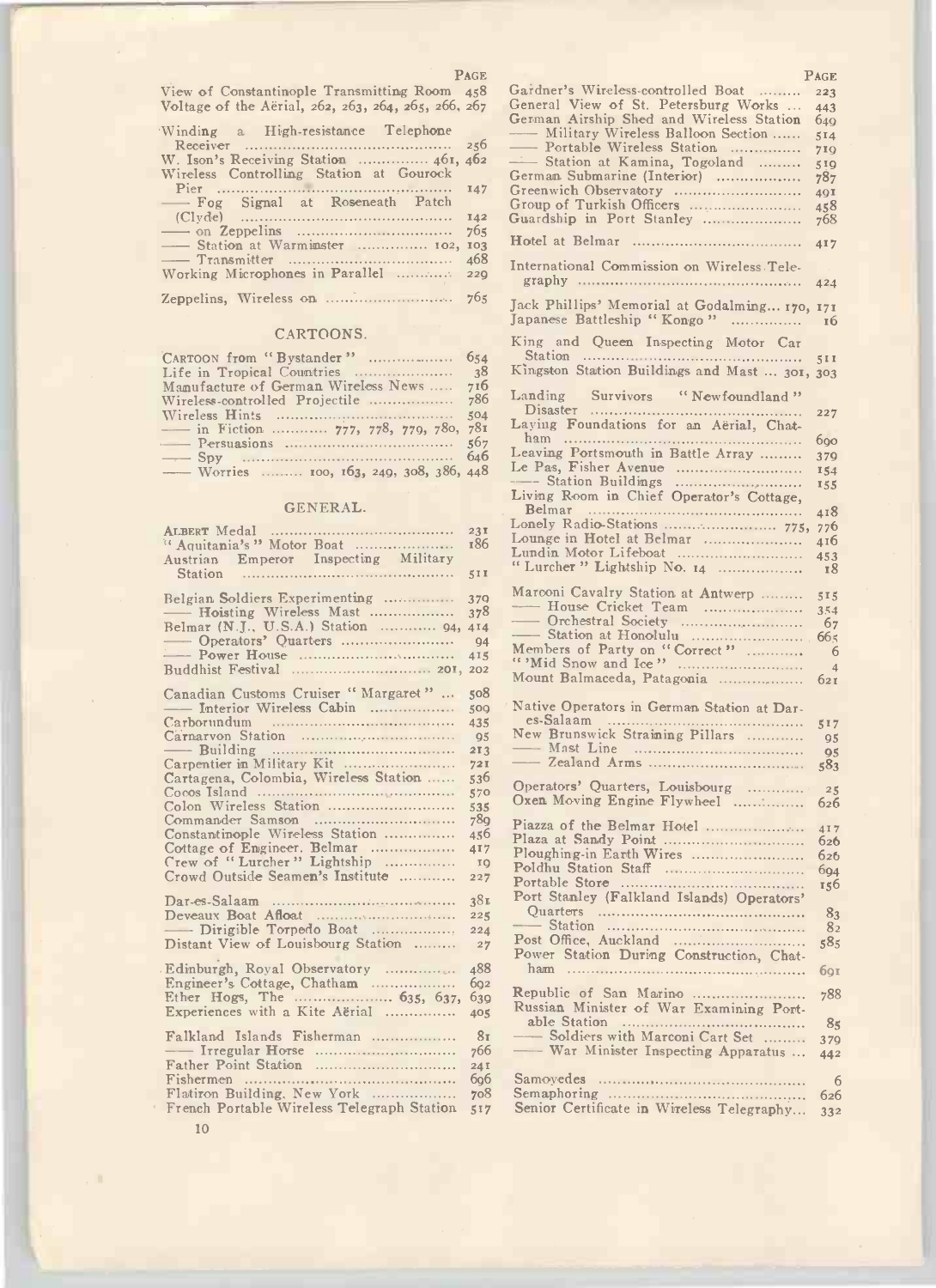|                                                                                              | PAGE             |                                   |
|----------------------------------------------------------------------------------------------|------------------|-----------------------------------|
| $\text{Ships} :=$                                                                            |                  |                                   |
| "Aquitania" <b>Martin According to Aquitania</b> "                                           | 245              |                                   |
|                                                                                              | 227              | <b>ATKIN</b>                      |
|                                                                                              | 117              | Bamfo                             |
| " Britannic"<br>"Columbian"                                                                  | 36               | <b>Bassor</b>                     |
|                                                                                              | I <sub>66</sub>  | Bernar                            |
| "Emden" (German Cruiser)                                                                     |                  | Branly                            |
|                                                                                              | 575              | Brown                             |
|                                                                                              | 574              | Burke,                            |
| H.M.S. "Halcyon"<br>H.M.S. "Canopus"<br>"Lady Grey"<br>"Maipo"<br>"Newtoundland"<br>"Newton" | 79I              |                                   |
|                                                                                              | 243              | Chaml                             |
|                                                                                              | QQ               | Clague                            |
|                                                                                              | 227              |                                   |
|                                                                                              | 644              | Coffey                            |
| "Ortega"<br>"Royal George"                                                                   | 307              | Cunlif                            |
|                                                                                              | 57I              | Droha:                            |
|                                                                                              | 720              |                                   |
| "Vandyck" $\cdots$                                                                           | 380              | Eisens                            |
| S. Luke's Church, Bath                                                                       | 527              | Estani                            |
| Some Local Norwegian Attractions                                                             | <b>68g</b>       | Evans,                            |
|                                                                                              | <sup>16</sup>    |                                   |
| Stavanger Fish Market                                                                        | 688              | Fergu:                            |
|                                                                                              | Q <sub>4</sub>   | Ford,                             |
| Steam Trawler Fitted with Wireless                                                           | 6 <sub>0</sub> 8 | Freihe                            |
| St. Petersburg Office—Automatic Lathe Shop                                                   | 443              |                                   |
|                                                                                              | 443              | Henni                             |
| -Russian Marconi Co.                                                                         |                  | Hobhc                             |
|                                                                                              | 441              | Holds                             |
|                                                                                              | 7II              | Hoope                             |
| Taube Aëroplane                                                                              | 717              |                                   |
| Temporary Water Supply, Chatham Station                                                      | <b>680</b>       | Jenson                            |
|                                                                                              |                  |                                   |
| The Bell of Kwei-Ling  428, 429,                                                             |                  | Kuehn                             |
| 430, 431, 432                                                                                |                  |                                   |
| Typical Norwegian Landscape                                                                  | 687              | $L$ acey,                         |
| View of Paris from Eiffel Tower                                                              | 376              | Lomba                             |
|                                                                                              | 584              |                                   |
|                                                                                              |                  | Marco                             |
|                                                                                              | 116              | Masse                             |
| Winter Costume, Punta Arenas                                                                 | 621              | Merse;                            |
| Wireless Manceuvres in England                                                               | 378              |                                   |
|                                                                                              | 185              | Nierst                            |
| Message from Sir John French                                                                 |                  |                                   |
|                                                                                              | 378              | Orunte                            |
| Young Experts (Boy Scouts)  402, 403                                                         |                  | Outred                            |
|                                                                                              |                  | <b>Contract Contract Contract</b> |

#### MAPS.

| AIRSHIP Wireless Stations along German  |     | Silver, $A. E.$<br>Smith, T. J. G.                        |
|-----------------------------------------|-----|-----------------------------------------------------------|
| Chart of Tests with Direction-finder on | 385 | Snoek, Mr. P. A.<br>Spence, Hon. W.<br>Squier, Lt.-Col. G |
|                                         |     | Thys, The late Go                                         |
| Plan of Borkum                          | 723 | Turner, George E.<br>Utting, R. T.                        |
|                                         |     | Whiteside, J. W.                                          |
|                                         |     | Wilson, F. E.                                             |

 $\triangleleft$ 

### PORTRAITS.

| "Bellaventure"                             | -45<br>227                  |                                                                                                    | 655                          |
|--------------------------------------------|-----------------------------|----------------------------------------------------------------------------------------------------|------------------------------|
|                                            | 117                         | $\texttt{Bamford}, \texttt{Mr.} \dots \dots \dots \dots \dots \dots \dots \dots \dots \dots \dots$ | 242                          |
|                                            | 36                          |                                                                                                    | 60 <sub>4</sub>              |
|                                            | I <sub>0</sub> <sup>6</sup> |                                                                                                    | 276                          |
|                                            | 575                         | Branly, Professor Edouard                                                                          | 679                          |
|                                            | 574                         |                                                                                                    | 470                          |
|                                            | <b>791</b>                  |                                                                                                    | 166                          |
|                                            | 243                         |                                                                                                    |                              |
|                                            | 99                          |                                                                                                    | 211                          |
|                                            | 227                         |                                                                                                    | 355                          |
|                                            | 644                         |                                                                                                    | 3II                          |
|                                            | 307                         |                                                                                                    | 335                          |
|                                            | 57I                         |                                                                                                    |                              |
|                                            | 720                         |                                                                                                    | 166                          |
| "Vandyck"<br>"Viking"                      | 380                         |                                                                                                    |                              |
|                                            | 527                         |                                                                                                    | 71                           |
| Some Local Norwegian Attractions           | <b>680</b>                  |                                                                                                    | 98                           |
|                                            | 16                          |                                                                                                    | 335                          |
|                                            | 688                         |                                                                                                    | 242                          |
|                                            | 04                          |                                                                                                    | 335                          |
| Steam Trawler Fitted with Wireless         | 6 <sub>0</sub> 8            | Freiherr v. Lynker, General Lieutenant                                                             | 648                          |
| St. Petersburg Office—Automatic Lathe Shop |                             |                                                                                                    |                              |
|                                            | 443                         | Henniker-Heaton, Bart., Sir John                                                                   | 413                          |
|                                            | 443                         | Hobhouse, Rt. Hon. C. E., M.P.                                                                     | 3                            |
|                                            | 441                         |                                                                                                    | 604                          |
|                                            | 7II                         |                                                                                                    | 335                          |
| Taube Aëroplane                            | 717                         |                                                                                                    |                              |
| Temporary Water Supply, Chatham Station    | 68 <sub>0</sub>             |                                                                                                    | 3II                          |
| The Bell of Kwei-Ling  428, 429,           |                             |                                                                                                    |                              |
| 430, 431, 432                              |                             |                                                                                                    | 40                           |
| Typical Norwegian Landscape                | 687                         |                                                                                                    | 812                          |
|                                            |                             |                                                                                                    |                              |
| View of Paris from Eiffel Tower            | 376                         |                                                                                                    | 747                          |
|                                            | 584                         | Marconi, Commendatore G.                                                                           | 37 <sup>1</sup>              |
|                                            |                             |                                                                                                    | 540                          |
|                                            | 116                         |                                                                                                    | 479                          |
| Winter Costume, Punta Arenas               | 621                         |                                                                                                    |                              |
| Wireless Manceuvres in England             | 378                         |                                                                                                    | 279                          |
| Message from Sir John French               | 185                         |                                                                                                    |                              |
| —— on an English Submarine                 | 378                         | Orunto y Berte, Don Emilio                                                                         | 357                          |
|                                            |                             |                                                                                                    | 812                          |
| Young Experts (Boy Scouts)  402, 403       |                             |                                                                                                    |                              |
|                                            |                             | Randell, Captain of "Bellaventure"                                                                 | 227                          |
| MAPS.                                      |                             | Rudderham, Sidney William                                                                          | 540                          |
|                                            |                             | Setuain, M. Francisco                                                                              | 141                          |
| AIRSHIP Wireless Stations along German     |                             |                                                                                                    | 335                          |
|                                            | 650                         | Smith, T. J. G.                                                                                    | 470                          |
|                                            |                             |                                                                                                    | 101                          |
| Chart of Tests with Direction-finder on    |                             |                                                                                                    | 604                          |
|                                            | 385                         | Squier, Lt.-Col. George Owen                                                                       | 545                          |
| Fleet Operations off Falklands             | 767                         |                                                                                                    |                              |
|                                            |                             | Thys, The late General Albert                                                                      | 785                          |
|                                            | 626                         | Turner, George Edward                                                                              | 540                          |
|                                            | 723                         |                                                                                                    |                              |
|                                            |                             |                                                                                                    | 58I                          |
| Route of the "Ortega"                      | 643                         |                                                                                                    |                              |
|                                            |                             |                                                                                                    | 335<br>$\mathbb{Q}$ .<br>581 |
|                                            | 6                           |                                                                                                    |                              |

PAGE